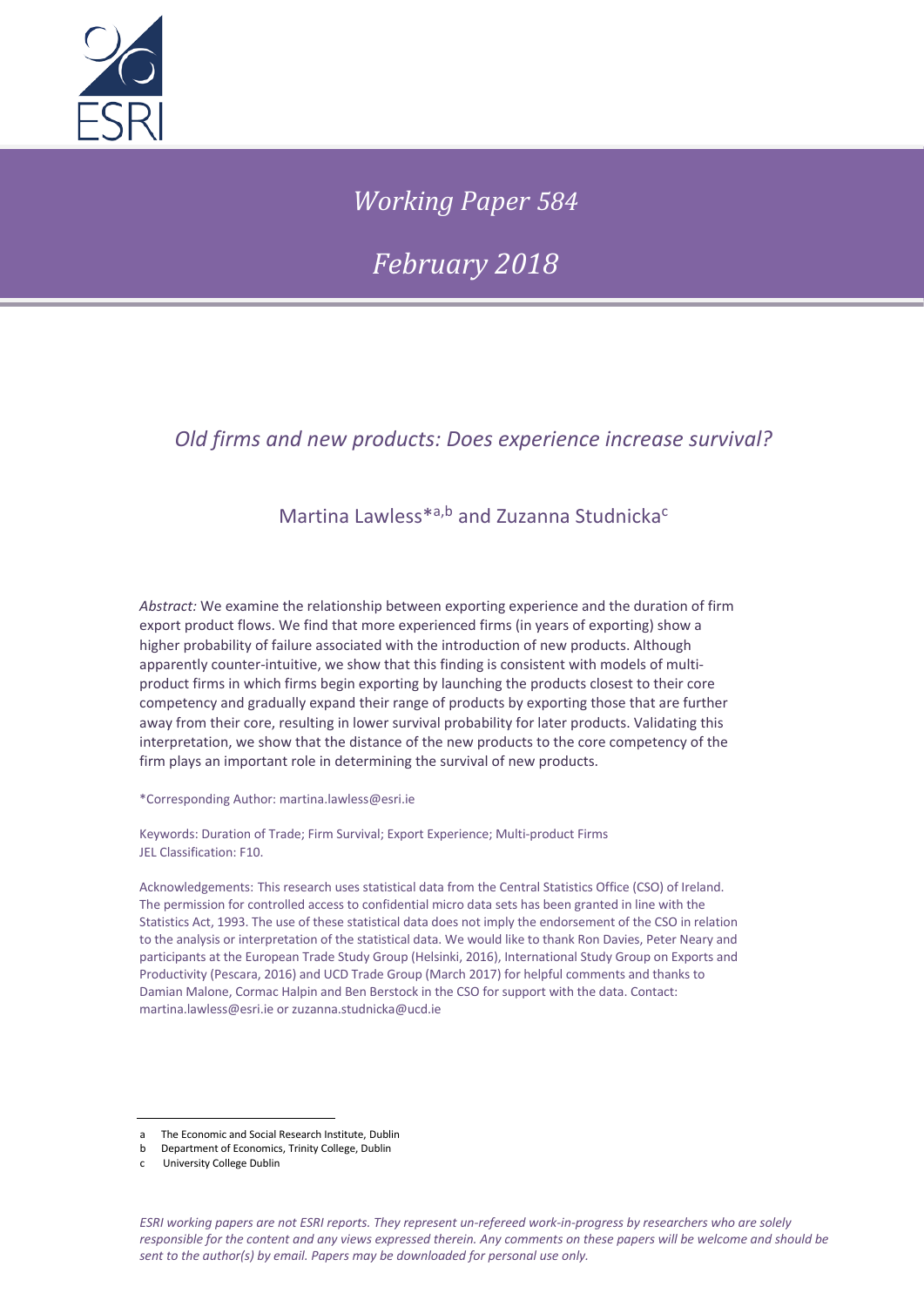### 1 Introduction

Although exporting status at the firm level has been found to be extremely persistent, analysis at the product level, using either country or firm trade flows, has consistently shown evidence of high hazard rates, particularly in the first two years of a trade relationship. This paper aims to reconcile these apparently conflicting findings by exploring the link between the firm's previous export experience and the survival times of new products it introduces to the export market. Although firm experience has frequently been postulated as having a positive effect on firm export activity, this is the first time a direct measure of experience - computed as years of exporting - has been used to address this issue. In contrast to the positive effects of firm size, export scope and diversification on export survival, we find that years of experience as an exporter reduce the survival time of newly launched products.

The study of the duration of trade is an emerging but fast growing sub-field of the trade literature. All papers analyzing this phenomenon point to the fact that the duration of trade is much shorter than predicted by the hysteresis of trade literature (see e.g., Baldwin, 1988; Baldwin and Krugman, 1989; Dixit, 1989). The idea behind the hysteresis hypothesis is that becoming an exporter is costly: firms have to meet market-specific standards and regulations, adapt their packaging, establish distribution channels, accumulate information and so on. In addition, firms face uncertainty about future demand conditions. As a consequence trade relations tend to be stable and unaffected by large shocks.

When looking at the duration of trade at the product or firm level, however, considerable turnover with new suppliers entering and exiting each year has been observed in multiple studies. The seminal papers on this topic by Besedes and Prusa  $(2006a, 2006b)$  found that, regardless of the level of aggregation, more than half of trade spells are just one year long. This analysis at the country-product level was followed by firm-level studies where there is evidence of considerable product churning with varieties regularly introduced and dropped by firms (Iacovone and Javorcik, 2010). In addition, survival times of export relationships are found to be short, regardless of whether these are measured at firm-level (see e.g., Volpe-Martincus and Carballo, 2009), firm-product level (see e.g., Görg, Kneller and Muraközy, 2012) or firm-market level (see e.g., Esteve-Pérez, Pallaro-Lopez and Requena-Silvente, 2013).

One of the main conclusions of the firm as well as country level studies is that surviving the first year is the most difficult and that product and geographic diversification increase export survival (see e.g., Volpe-Martincus and Carballo, 2009). In general the existing literature points to some indicative evidence of a positive relationship between exporting experience and the persistence of firm export status (and firm export growth). However, the measures used to date focus predominately on firm size and scope rather than time spent exporting.<sup>1</sup> This is consistent with the stability of many trade relationships at the country and firm level but still leaves something of a puzzle in terms of the very short durations of individual product flows.

This paper examines the survival of new export product launches at the firm level and shows that how firm experience is measured can result in different effects. We mainly focus

<sup>1</sup>Focusing on market survival rather than new product launches, Aeberhardt et al. (2018) measure experience as the interaction of past export status with firms' total export experience; Araujo et al. (2016) define experience as the number of similar destinations the firm already serves; Albornoz et al. (2016) use export survival time, number of export markets, number of previous incursions and export exposure.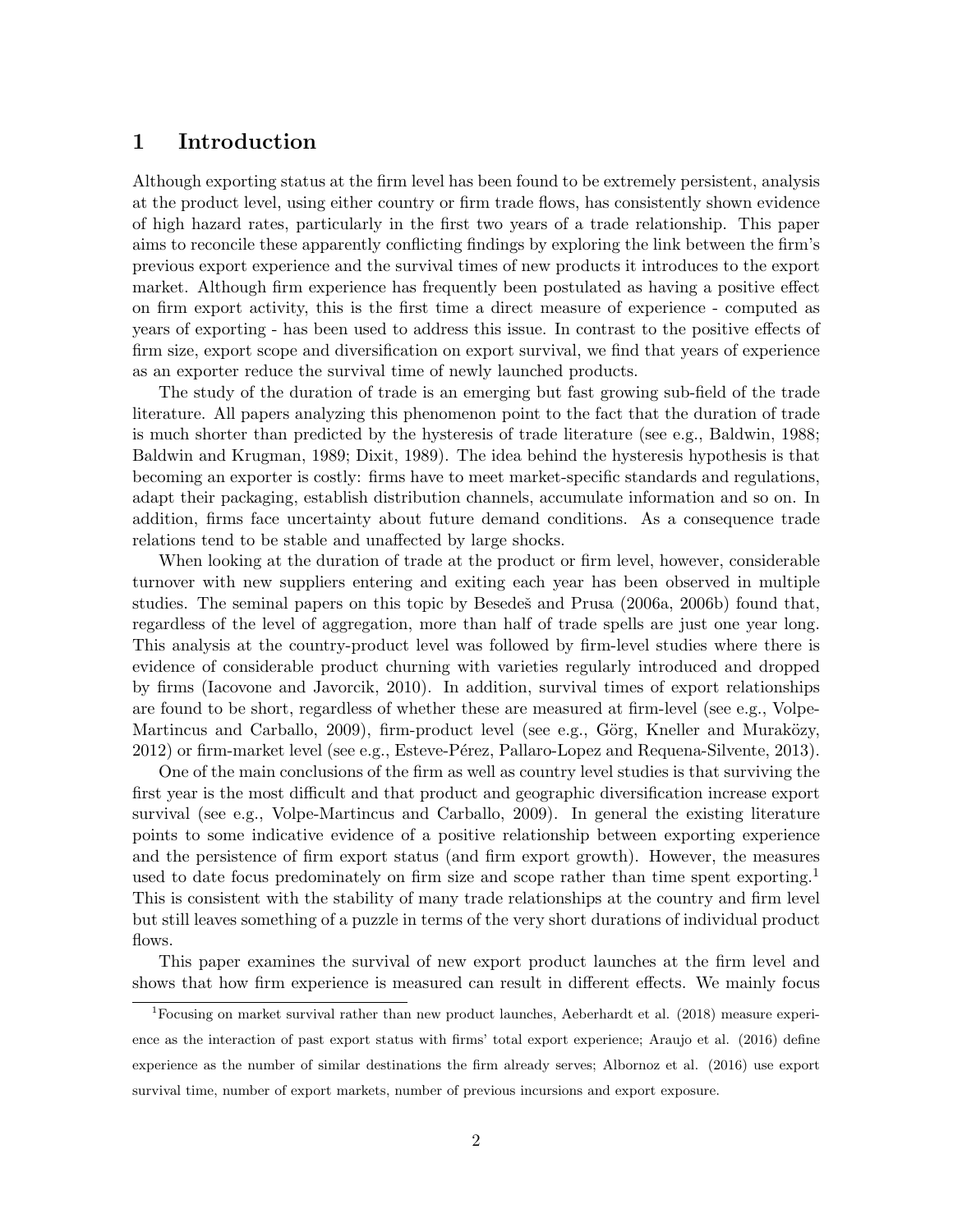on a direct measure of firm expertise by calculating how long the firm has been an exporter before a new product launch and how this experience over time affects the survival duration of the new products. Given that the initial discovery of market opportunities, competition levels and costs would occur as a firm enters exporting or launches a new product, the time dimension of export experience is likely to be important. Furthermore, export sales growth has been observed to be fastest in the early years after firm export entry, further demonstrating a time element to experience. We also examine how expertise coming from firm size and product diversification affects the new product survival. This paper therefore extends the existing literature by disentangling the effects of time spent accumulating export experience from measures of size and diversification.

The starting hypothesis that more experienced exporters would have longer lived products due to lower search costs is strongly rejected. In fact, more experienced (in years of exporting) firms show higher probabilities of failure associated with their introduction of new products. On the other hand, firms with broader export scope, in terms of the number of products they already export, are more likely to have better survival times for newly launched products.

Although our results initially appear counter-intuitive, they are consistent with the predictions of models such as the Melitz (2003) exporting threshold model and the Eckel and Neary (2010) and Bernard, Redding and Schott (2011) models of multi-product firms. This is because, as more experienced exporters diversify and expand their exports, the newly introduced products are more likely to be smaller and less closely aligned to the firm's core competencies. The survival probabilities of these more marginal products are therefore lower, even when the firm itself is a well-established exporter.

Similarly to Goya and Zahler (2017), we find that measuring the "proximity" or similarity of the new product to the core product of the firm is an important predictor of survival time, a finding that we use to motivate the interpretation of our central finding of the negative effect of experience. We use a detailed measure of similarity across all products constructed by Hidalgo, Klinger, Barabási and Hausmann (2007). Further evidence for our interpretation of the results is given by the finding that the more common measure of experience, product coverage, is non-linear in its effects with the benefits of scope eventually reaching a maximum, after which the distance of new products to the core competency perhaps starts to outweigh the benefits of expertise.

This approach expands on the paper by Görg et al.  $(2012)$  who measure the firms expertise as the number of products a firm was exporting before introducing a given product. They use this measure as a test of the theoretical predictions of Bernard et al. (2011) who predict that after trade liberalization multi-product exporters will shift resources towards their core products. Görg et al.  $(2012)$  find that the later the firm started to export a product (taken as a proxy for it being further from their core competency), the higher is the hazard of this product being dropped confirming the predictions of Bernard et al.  $(2011)$ . In addition, Görg et al. (2012) check whether exporting products within the same sector affects export survival and find that previous experience has a strong positive effect on export survival.

Our paper is based on transaction level export data for Irish firms, combining detailed trade records at the firm-product level with firm characteristics from the Census of Industrial Production. The product information is disaggregated to the HS 6-digit level and adjusted to ensure maximum continuity of product definitions over time. Critically for the analysis of survival and experience, the data covers a long time span from 1996 to 2015. This allows us to chose a start date of 2006 from which we examine new product launches and uniquely use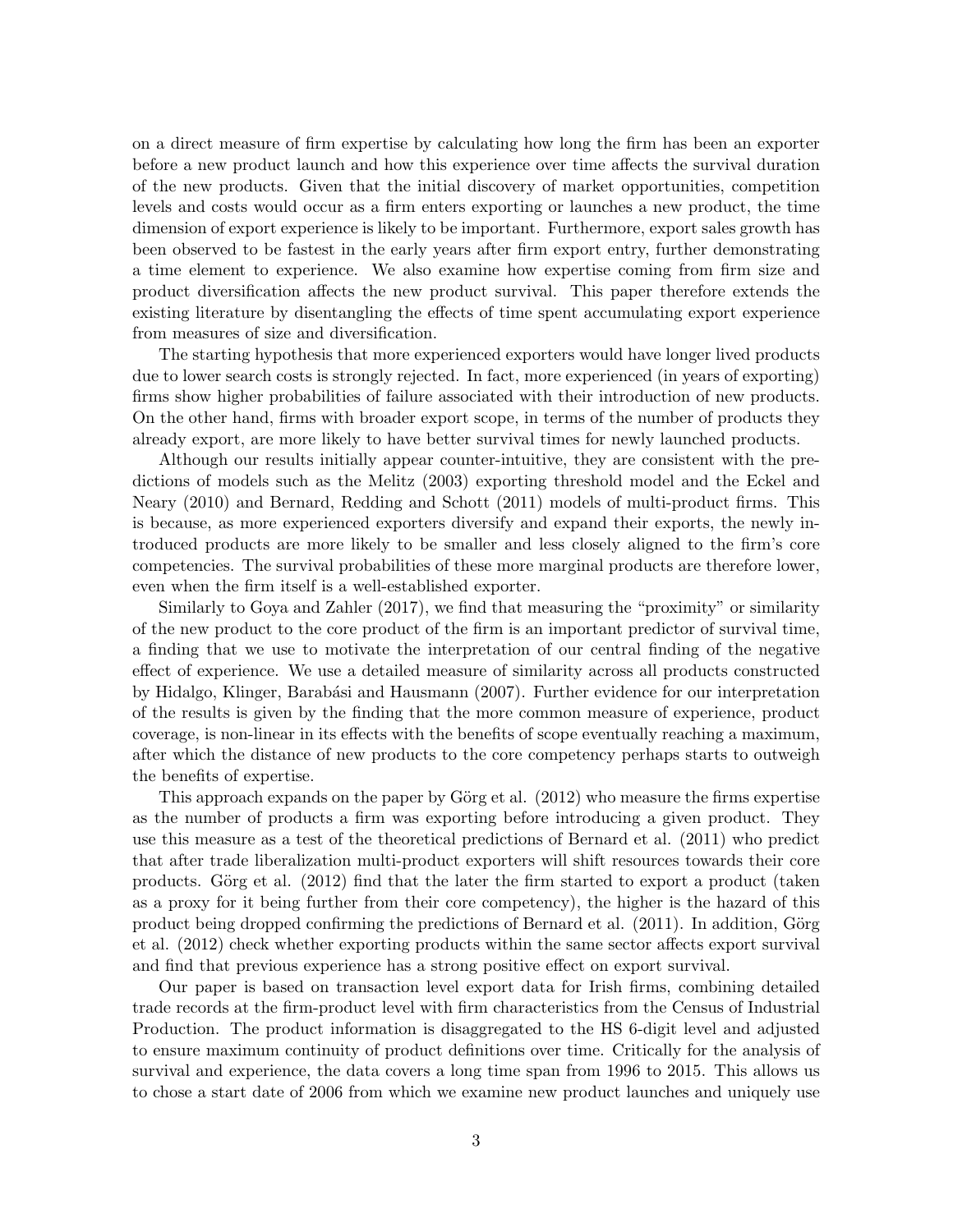information on the firm history prior to the start of this sample period, circumventing one of the most common problems associated with the censoring of this type of data.

Finally, with a long data series available, we are also able to validate our results further by carrying out a cohort analysis where we evaluate how product survival varies across the firm lifetime. This again allows us to separate the effects coming from time in the export market from changes in other aspects of the firms export performance. The results from this show that, for the same firm, the survival of products launched at the beginning of its export activity is longer than that of products launched later on.

The paper is structured as follows: we begin by describing the main firm data and supporting measures of proximity in Section 2. Section 3 presents the main results on the survival of export products. The alternative estimation strategy based on the analysis of firm cohorts is presented in Section 4. A range of robustness tests are discussed in Section 5 and Section 6 concludes.

## 2 Data and summary statistics

#### 2.1 Data

Our principal source of information is confidential customs data on Irish firms from the Central Statistics Office (CSO). This covers statistics at the product level on merchandise exports of manufacturing enterprises in Ireland which we match with enterprise accounting variables (collected via the Census of Industrial Production). This linked data set covers the period from 1996 to 2012 on enterprise characteristics and the period from 1996 to 2015 on trade statistics. The availability of data at the enterprise-product level provides a significant degree of additional information on export activity and firm performance which has rarely been available in the past.<sup>2</sup>

We use the data provided by the CSO to calculate the duration of trade as well as firm experience. We define firm experience as the number of years a firm has been an active exporter before launching exports of a particular product. In addition, we use product diversification (measured by the initial number of products exported) as a further expertise measure. Finally, we calculate the initial value of exports by product to account for the fact that more experienced firms face lower uncertainty and therefore tend to have larger values of their initial exports by product. New firms, on the contrary, start by attempting small-scale projects. This has been shown to affect the products chances of survival (see e.g., Rauch and Watson (2003), Besedesĭ and Prusa (2006b) and Araujo, Mion and Ornelas (2016)).

We define the duration of exports as the number of years a trade relationship has been active. In survival analysis, a terminological distinction is made between a "relationship" and a "spell". Each export relationship may consist of a single spell or of multiple spells. The latter occurs when exports are stopped and restarted later on. This distinction, however, as reported in Besedes and Prusa (2006b) has only a very small impact on the results of most of the trade survival studies. Therefore, in the core of our analysis we use trade relationships

<sup>&</sup>lt;sup>2</sup>A detailed description of the patterns of trade - particularly of Irish-owned firms - coming from this data is provided by Lawless, Siedschlag and Studnicka (2017).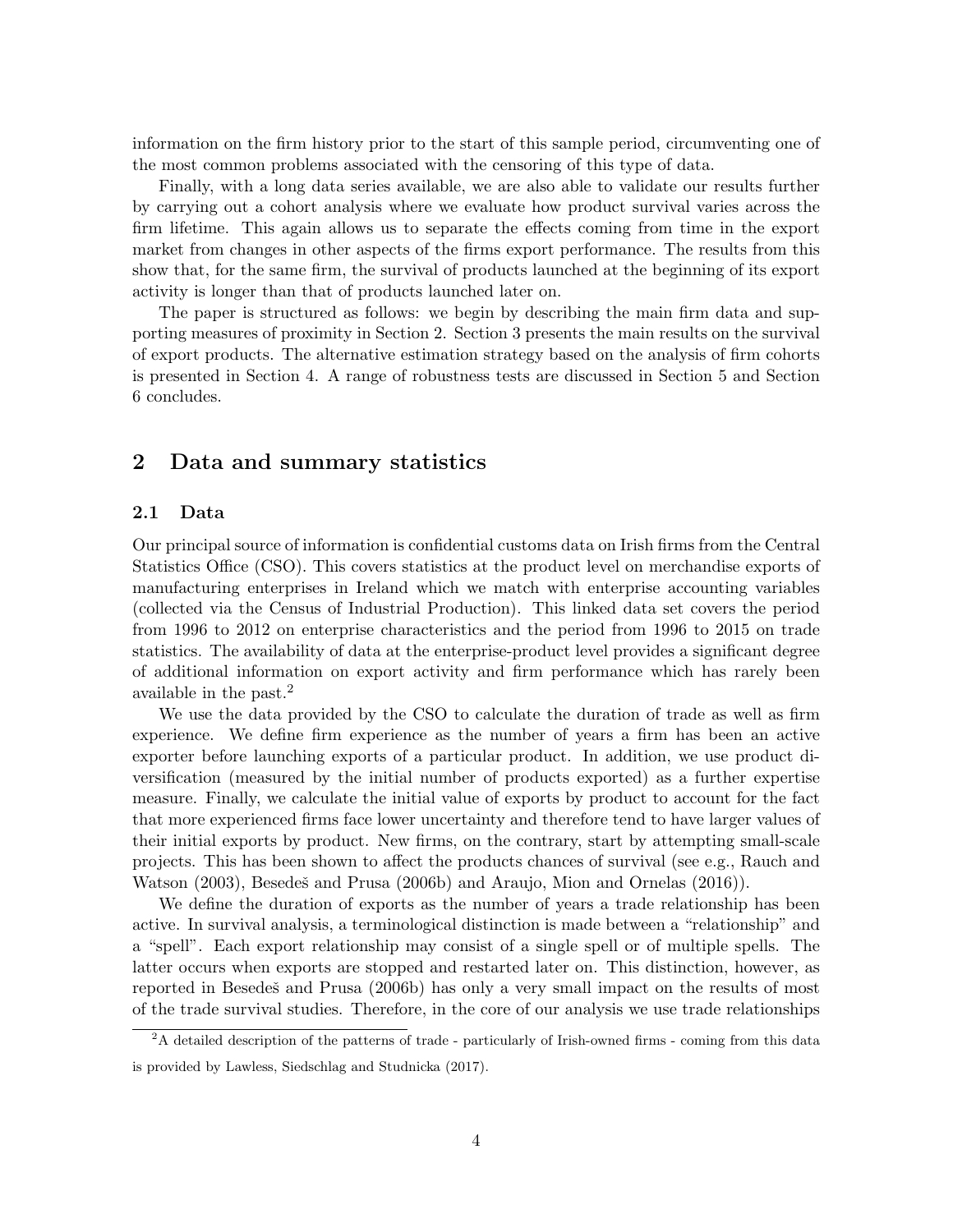(single spells) rather than multiple spells, meaning that we do not take into account breaks in between spells. We will control for multiple spells in our robustness checks.

To calculate the duration of firm-product trade we need to take into account several data issues. First, in common with other European countries, the Irish trade data is collected through two different systems. The Extrastat survey collects extra-European trade and the Intrastat survey gathers data for intra-European trade. The threshold for reporting of exports differs between the two systems, with Intrastat requiring an exporting volume of above  $\epsilon$ 635,000 per annum whereas the Extrastat threshold is considerably lower and collects information on all transactions above  $\in 254$ . To account for this issue, as one of our robustness checks we divide companies into intra and extra-EU exporters. Our results show that this issue does not affect our results.

Second, foreign trade data is recorded at the 8-digit level in the CN classification. Its main inconvenience is that some of the categories change every year reflecting changes in products. Since these changing CN codes might bias our calculations of the length of trade spell, we use concordance tables to transform the classification backwards to a constant CN 1996 terminology. We take a conservative approach to this by limiting the product scope to products existing in 1996. Re-coding CN 8-digit products implies replacing code at time t backwards to  $t - 1$ . That means that re-coding the last year in our sample (2015) requires going back year by year from 2015 to 1996, applying 19 transformations. This procedure creates a problem when trying to replace codes from a shrinking category (i.e., when two or more CN codes at the time  $t - 1$  were replaced by only one CN code at the time t). In this case we merge them into one of the former codes. In addition, in order to avoid an excessive product entry/exit due to this high level of disaggregation (see e.g., Besedes̆ and Prusa, 2006a) we aggregate our product level data to HS 6-digit level product categories.<sup>3</sup>

Finally, our last data issue is the fact that we have no information about the trade relationships before 1996 (left-censored observations) and after 2015 (right-censored observations). Survival analysis solves the problem of right-censored observations (see e.g., Hosmer et al., 2011), but not of the left-censored ones. Left-censoring is not an issue in the first part of our analysis (Section 3) as we exclude first ten years of the data in order to calculate firm experience (as explained below). It is however an issue in our alternative firm cohort analysis. To deal with it, we include only firms that starting to export after 1996 from our analysis in Section 4.

#### 2.2 Key variables and summary statistics

The main research question of this paper is the impact of firm experience on trade survival. Therefore, we exclude the first ten years of our data from the calculation of export survival. We do this to generate our experience variable. Hence, we calculate firm experience from 1996 on, and export duration from 2006 on.<sup>4</sup> It means that our maximum firm experience is

<sup>&</sup>lt;sup>3</sup>In our robustness checks we aggregate our data even further, to SITC 4-digit classification. These results are available on request.

<sup>&</sup>lt;sup>4</sup>Note that there is no need to control for left-censoring to calculate firm level experience as keeping firms active in 1996 makes our main finding even more robust.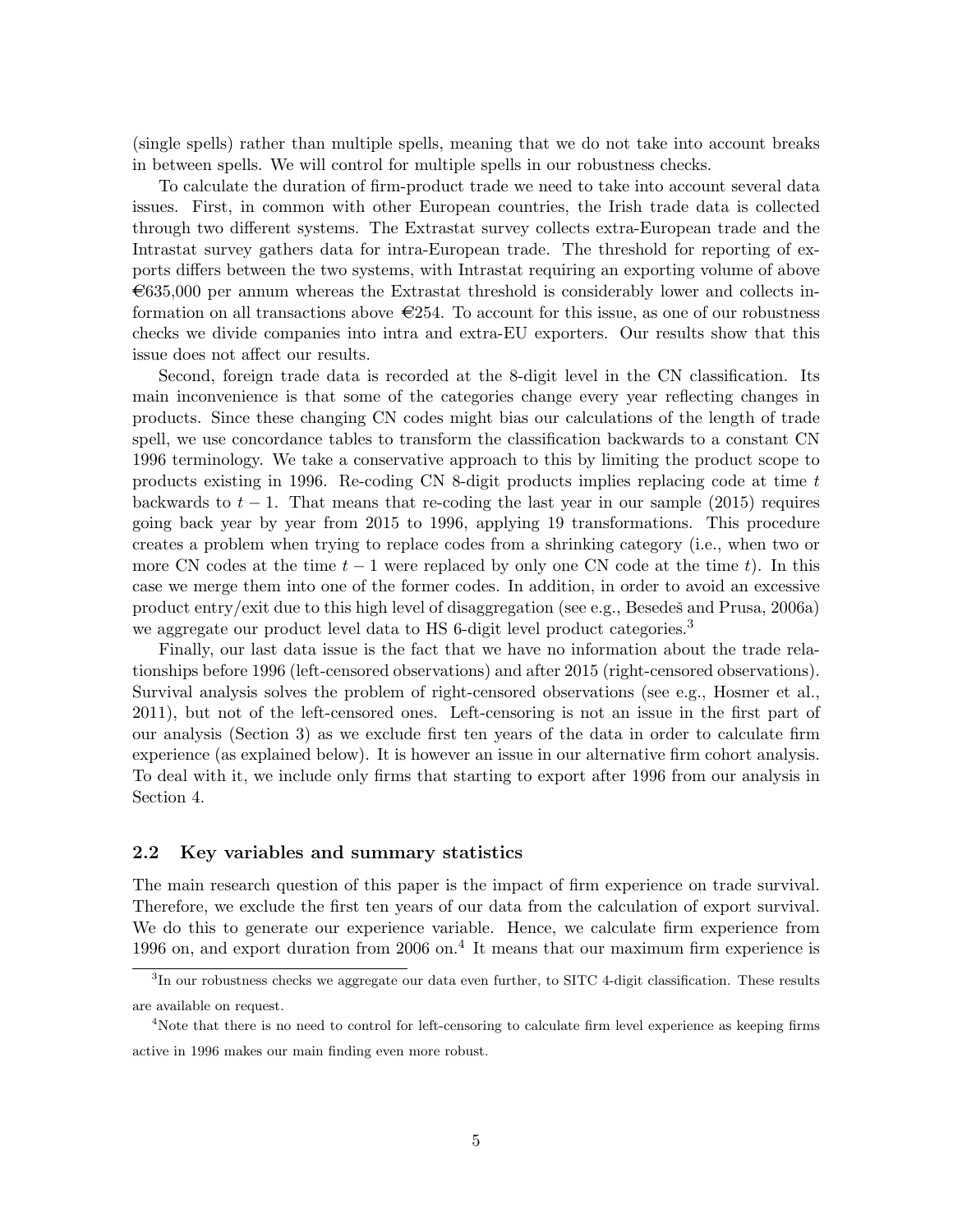20 years whereas our maximum spell length is ten years.<sup>5</sup>

Since the core of our survival analysis takes into account period 2006-2015, we report the summary statistics for this period (i.e., single spells starting in 2006). Our final data set consists of 9,906 firms: 991 firms on average per year. Each firm exported on average 12 products, and the average value of exports by firm was  $\epsilon$ 860,602 (see Table A.1 and Figure A.1 in the Appendix).

Table 2.2 presents summary statistics for export survival, comparing firm categories based on number of years of exporting, number of products (at the start of a product spell) and broad divisions of initial value.<sup>6</sup> It shows that an average firm-product flow survives 2.06 years. The average duration declines somewhat with years of firm experience and increases (very slightly) with product range. Higher initial values are associated with longer average product duration times. However, contrary to the predictions of Rauch and Watson (2003), the initial value of exports decreases with firm's experience. In general, more experienced firms start new spells with much lower initial value compared to less experienced firms. The ratio of the initial value of exports for the most experienced firms to the value of exports of the least experienced firms is 0.11, and to the second group 0.62 (see Table A.2 in the Appendix for more details).

Table 1: Average and median survival by firm category

| Experience group                     | Average                   | Median | Number of spells |
|--------------------------------------|---------------------------|--------|------------------|
|                                      | Firm categories           |        |                  |
| $1-5$ years                          | 2.57                      | 1      | 8,894            |
| $6-10$ years                         | 2.06                      | 1      | 6,313            |
| $>10$ years                          | 1.86                      | 1      | 23,157           |
| 1-3 products                         | 1.98                      | 1      | 2,887            |
| 4-12 products                        | 2.06                      | 1      | 8,950            |
| $>12$ products                       | 2.07                      | 1      | 26,527           |
|                                      | <i>Product categories</i> |        |                  |
| $\leq \epsilon$ 5,140                | 1.82                      | 1      | 24,084           |
| $\epsilon$ 5,140 – $\epsilon$ 32,245 | 2.17                      | 1      | 8,045            |
| > €32,245                            | 2.84                      | 2      | 6,235            |
| All                                  | 2.06                      | 1      | 38,364           |

Source: Own calculations based on the CSO data (2017)

Although we find that average duration has opposite relationships with firm experience and scope, there is summary evidence of a link between the number of products exported and years of experience. A firm with one year of experience exports less than four products on average, whereas a firm with 20 years of experience exports 18.6 products on average (see Figure 1). Note however that the number of products does not expand linearly with years of experience - firms with two years experience typically export just over five products, those with five years experience export eight and those with ten years experience export eleven so the pace of additions to the export scope flattens slightly over time.

 $5$ Note that in Section 4 we calculate trade duration for the period 1997-2015 for firms who have built at least 10 years of experience throughout the sample period.

 ${}^{6}$ Each of the measures divides firms into three categories containing around 1/3 of firms.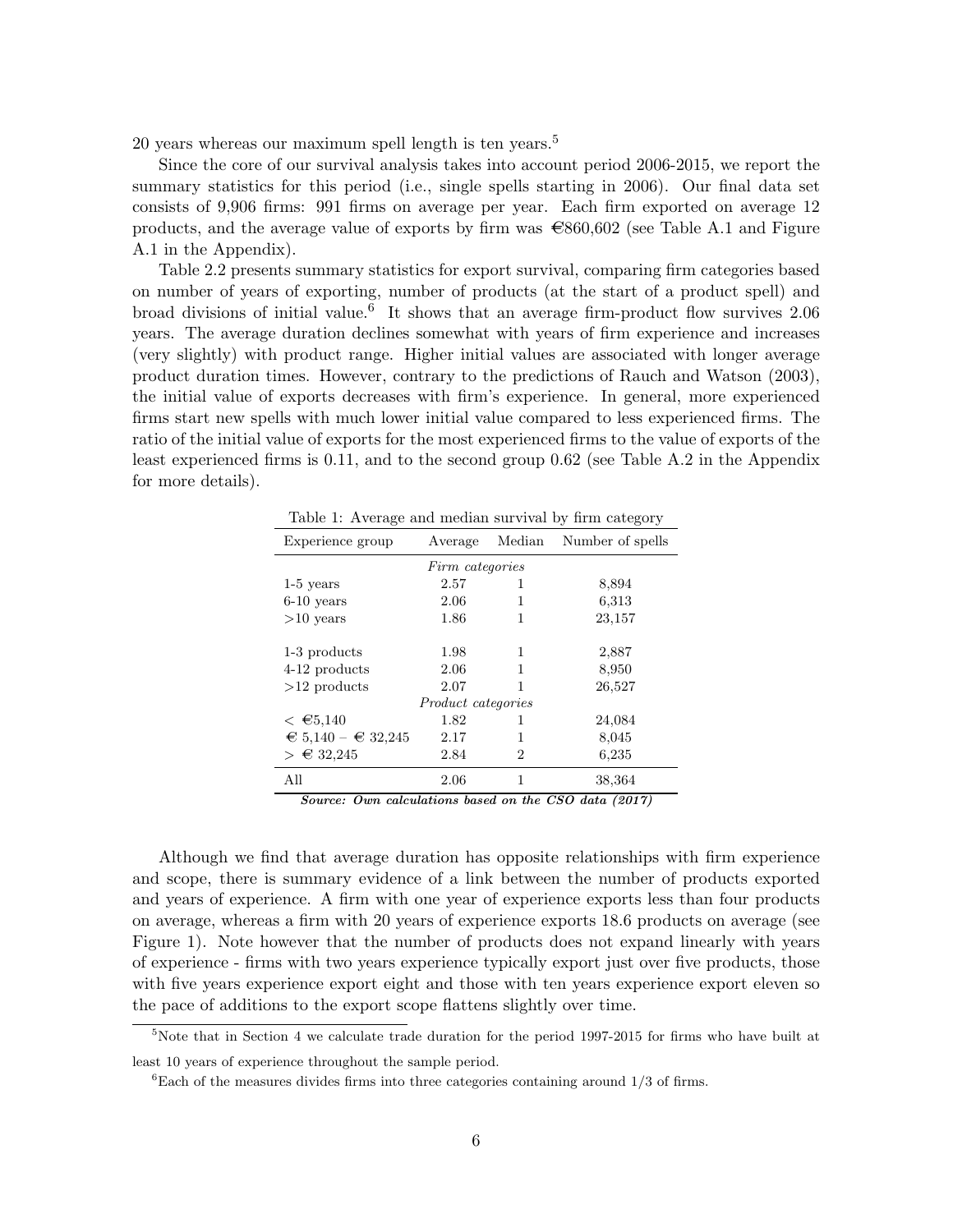

Figure 1: Average number of products exported by years of experience

Source: Own calculations based on the CSO data (2017)

In addition to the trade data, we use the proximity measure constructed by Hidalgo et al.  $(2007).$ <sup>7</sup> It is based on the idea that two products that require similar institutions, capital, infrastructure, technology, etc. are likely to be produced in tandem (similar goods). Dissimilar goods, on the other hand, are less likely to be co-produced.

Formally the proximity  $\phi$  between products i and j is the minimum of pairwise conditional probabilities of a country exporting a good given that it exports another at the SITC 4-digit level.

$$
\phi_{i,j} = \min\left\{P(RCAx_i \mid (RCAx_j), P(RCAx_j \mid (RCAx_i))\right\}\tag{1}
$$

Where RCA is revealed comparative advantage defined as follows

$$
RCA_{c,i} = \frac{x(c,i)}{\sum_{i} x(c,i)} / \frac{\sum_{c} x(c,i)}{\sum_{c,i} x(c,i)}
$$
\n
$$
(2)
$$

Hidalgo et al. (2007) generate proximity measures between all SITC 4-digit level products using world trade flows. We apply this to captures the proximity of each new product introduced by firm at time  $t$  to its core product. We define the firm's core product as being its product with the largest export value at SITC 4-digit level. The proximity measure varies between 0 and 1. In our data, the average proximity is of a new product when it is launched is 0.35 and the median proximity is 0.28.

Figure 2 relates average proximity of a product to a number of firm experience measures based on our descriptive statistics described above: firm export experience, number of products exported, and initial value of exports by product. This figure shows that the average proximity decreases with firm experience, the number of products exported and the number of destination markets and increases with the initial value of exports by product.

To sum up, more experienced and diversified firms move further away from their core products and tend to start smaller with each additional product.

<sup>&</sup>lt;sup>7</sup>The data is available to download at http://www.chidalgo.com/productspace/data.htm. This indicator uses as its basis the concept of revealed comparative advantage (RCA) developed by Balassa (1965), which measures whether country  $c$  exports more of good  $i$  as the share of its total exports than the average country.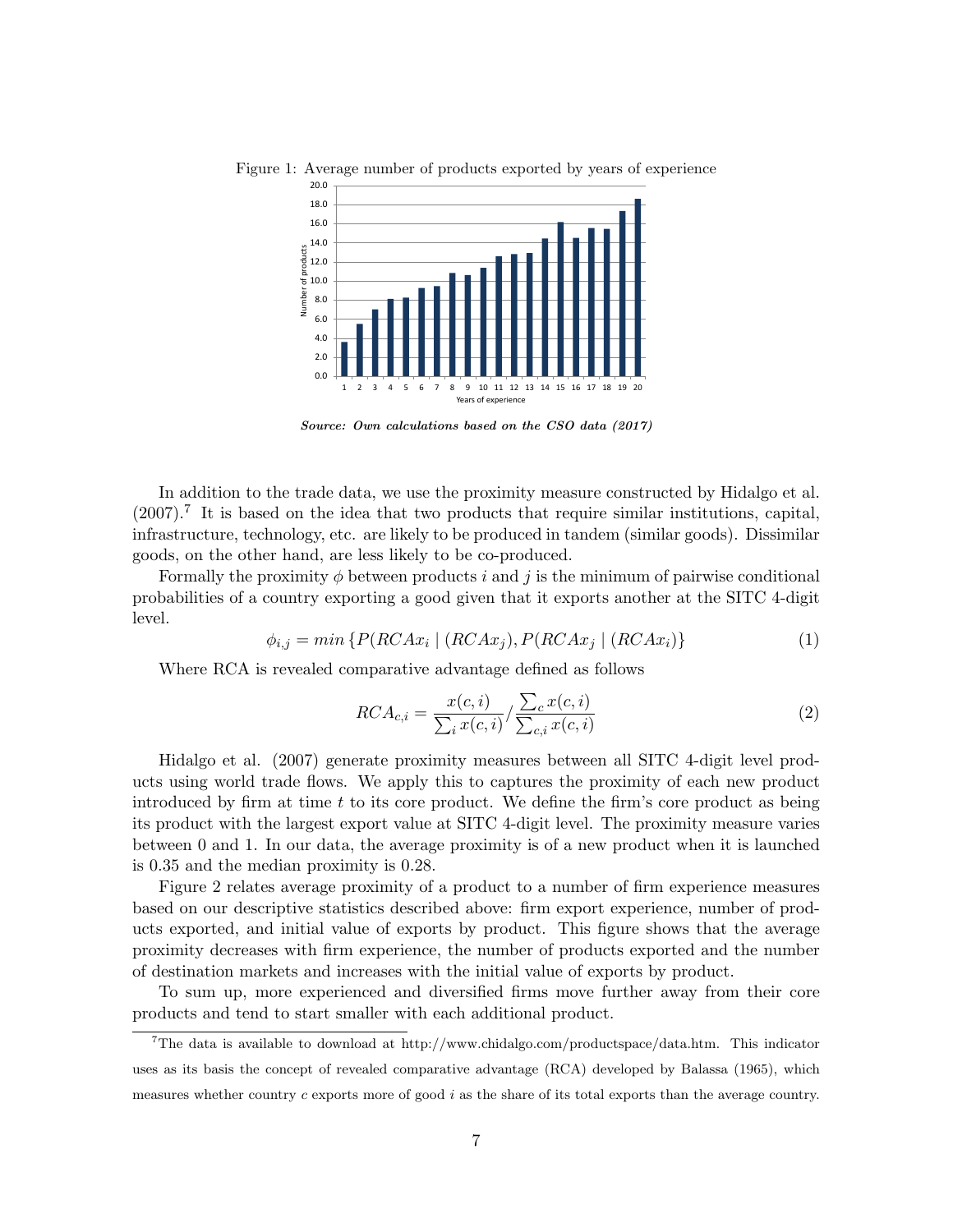

Figure 2: Average proximity by firm category

Source: Own calculations based on the CSO data (2017)

## 3 Analysis of export survival

In the first part of this section we use survivor function estimators to examine export product survival and link it to the potential explanatory factors described above. In the second part of the section we use regression analysis to look at the determinants of export survival controlling for a wider range of firm characteristics.

#### 3.1 Evidence on product survival

We start our analysis by computing and plotting export survivor function estimators for a number of categories. Since our export data is recorded in one year time intervals, we estimate the survivor functions using the life table estimator for the period 2006-2015. This method is similar to the Kaplan-Meier (1958) product-limit estimator used for continuous data but adjusts for the fact that exports flows could have ended at any point during the one year interval.

The survivor function  $S(t)$  is obtained, at any point of the time t, as the cumulative probability of survival up to this point. Defining  $N_j$  as the number of spells at risk at the beginning of interval  $i_j$ ,  $d_j$  as the number of failures; and  $n_j$  the adjusted number of spells at risk at the midpoint of the interval.<sup>8</sup> The life table estimator of the survivor function can be defined as

$$
\hat{S}(t) = \prod_{i=1}^{j} \frac{n_i - d_i}{n_i}
$$
\n(3)

Our first plot (Figure 3) shows the graphical representation of the survivor functions and how they relate to firm experience in terms of years of exporting (left panel) and product scope (right panel). For each measure firms are divided into three groups depending on their

 ${}^8n_j = N_j - \frac{d_j}{2}$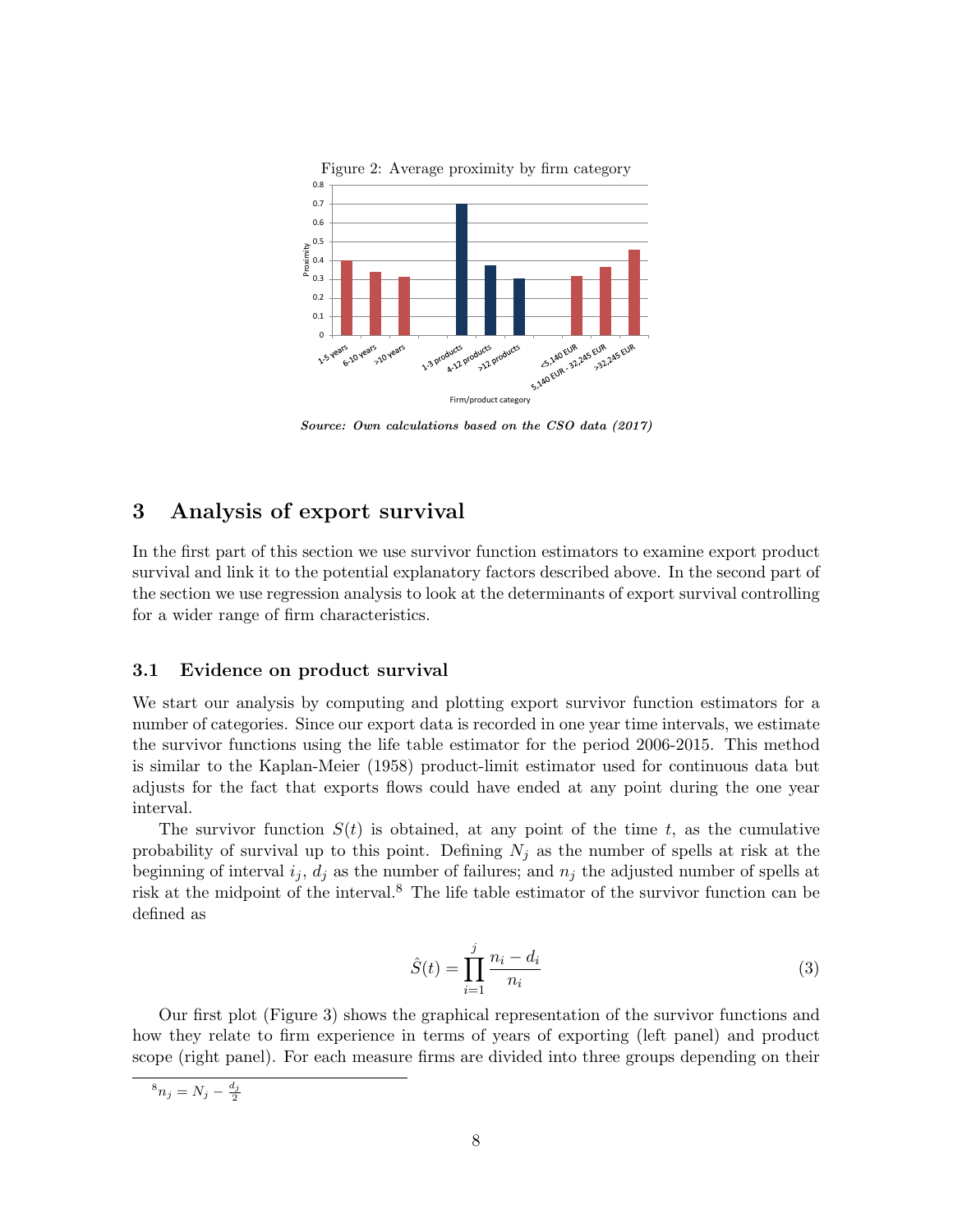experience at the beginning of each product spell. Looking at the left figure for years of exporting, we observe that the probability of survival differs reasonably considerably across these three groups.



Figure 3: Survivor function estimators by initial experience group

Source: Own calculations based on the CSO data (2017)

Surprisingly, given the expectation from the literature that firms should build export experience over time that would allow them to reduce the costs of launching new products, we find that survival times are higher for the products launched by firms with shorter experience. Only 35% of flows by the most experienced firms survive the first year, whereas among the least experienced ones more than 47% of spells make it to the second year. At the end of the analysis 13% of spells by the least experienced exporters and around 5% of spells by the most experienced ones are still active. In contrast, we see very little difference in the average survival times of products by firms with different initial product coverage.

Two other elements that are expected to have an effect on product survival time are graphed in Figure 4. The left panel shows the survivor function estimators for four categories of products based on their proximity to firm's core product. We divide the proximity measure into four equal groups; recall that this is measured on a scale of 0 to 1, with 1 indicating an identical product and 0 an extremely dissimilar one. The graph of the survivor functions shows that products further away from the core product have a shorter probability of survival. Finally, the right-hand panel shows the differences in survival times by the initial value of the products sales, divided into thirds. In line with our expectations, products with higher first-year export sales are likely to survive longer.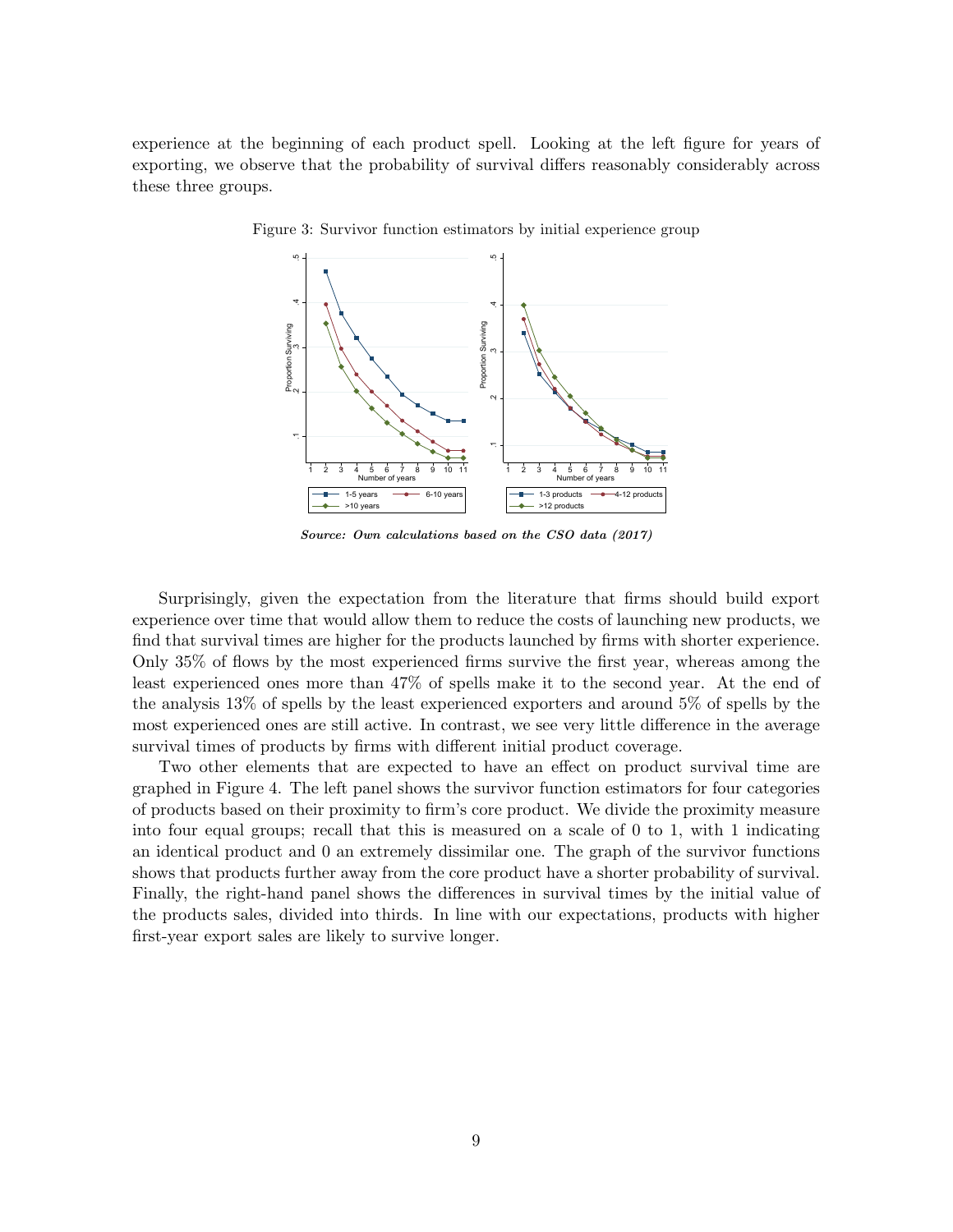Figure 4: Survivor function estimators by product proximity and initial value



Source: Own calculations based on the CSO data (2017)

#### 3.2 Product survival determinants

To test the factors driving product survival times at the firm level, we use a discrete-time version of the proportional hazard models - the complementary log-log specification (cloglog). This empirical approach has been shown by Hess and Persson (2012) to be the most appropriate methodology for estimating export survival.

We estimate the following model:

$$
cloglog[h(j, X)] = \beta'X + \gamma_j \tag{4}
$$

where h is the hazard rate, X is a vector of time-varying covariates and  $\gamma_i$  is a set of spell length dummies (to capture the duration dependence). The dependent variable is a dummy equal to one for an ending spell. We treat spells as continuous and ignore breaks between them.<sup>9</sup>

Our explanatory variables include the following firm characteristics: size (measured by employment), productivity (measured by total sales per worker), firm export experience, initial number of products exported by firm, initial value of exports and proximity to the core product. In addition, we include year and HS 2-digit controls and cluster the standard errors by firm. $10$ 

Table 2 presents our baseline results. We report the exponentiated coefficients, representing the hazard ratio, that is, how the hazard changes if the explanatory variable increases with one unit. Hence, if a coefficient is greater than one, the hazard of dropping a product is increasing and correspondingly the lower is the survival. Conversely a coefficient below one indicates a longer survival time.

<sup>&</sup>lt;sup>9</sup>We control for multiple spells in our robustness checks.

 $10$ We estimate a simple form of a complementary log-log model which does not allow us to control for firm

heterogeneity. Our results, however, hold for specifications using a random-effects version of the model.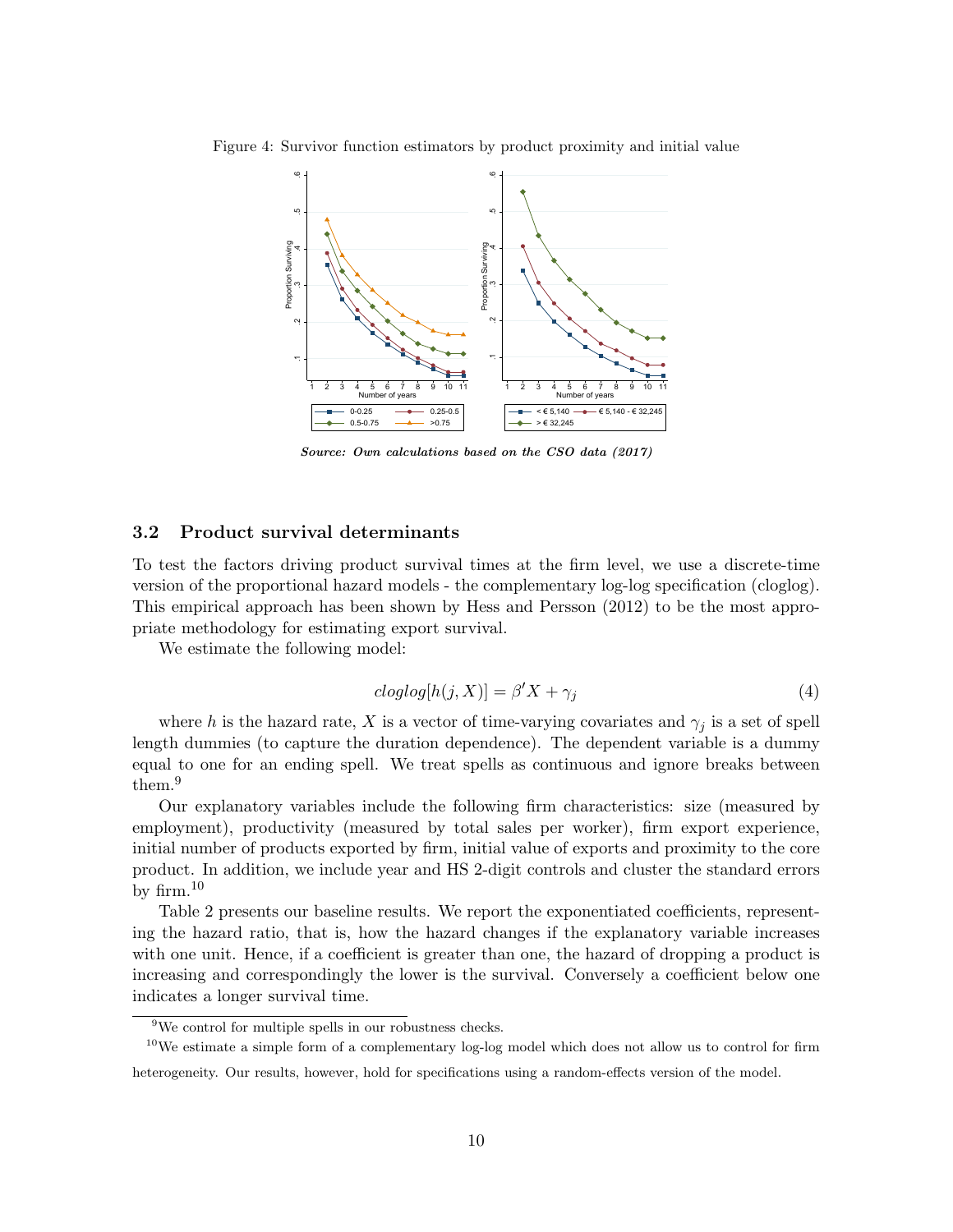In the first specification (column 1) we control for firm characteristics only (productivity and employment) before beginning to explore the effects of different types of experience and expertise. We then gradually add our main variables of interest (columns 2-6). Our results show that the relationship between the basic firm characteristics and survival times of individual products is not particularly strong. Employment is significant in most of the specifications and the coefficients suggest that products exported by larger firms are more likely to be dropped. Although this is somewhat unexpected, it can be rationalised as being due to larger firms having greater capacity to launch experimental products even if these are at higher risk of failure. Productivity is significant in the first three specifications and has the expected sign with more productive firms having longer surviving products. Once other measures of experience and product coverage are included, however, the significance of the productivity measure drops.

Moving to our main variables of interest we see that the number of products already being exported by the firm at the time that it launches a new product has a consistently positive effect on the duration of the new product. This confirms the findings by Volpe-Martincus and Carballo (2009) who find that diversification reduces the risk of exiting international markets. Likewise, in line with Besedeš and Prusa (2006b) and Besedeš (2008), we find that higher initial export values are associated with longer survival times.

However, when we add our measure of firm experience coming from the number of years the firm was an active exporter from column 4, we find that this has a negative impact on product survival. This is surprising given that experience is generally assumed to have positive effects on the firm's ability to assess market opportunities and to face lower costs of launching an export product. This is the interpretation that would be given to the positive effect of product scope.

A factor that has the potential to reconcile these apparently conflicting results is the level of similarity between the new product and those already exported by the firm. The positive effect of experience and scope would be expected to be more likely to apply to new products if these are similar to the ones already being exported. Adding the measure of proximity between the new product and the core product shows that greater proximity has a clear positive impact on product survival, confirming the findings of Goya and Zehler (2017).

Our results suggest that experienced firms launch products that are further away from their core competency and therefore have a lower probability of survival. This interpretation of the results is in line with theoretical prediction of Bernard et al. (2011) who show that, after trade liberalization, multi-product exporters are more likely to drop products from their export mix which are further away from their product-level expertise.

The final specification reinforces this interpretation as we find that allowing for a nonlinear effect of product scope shows significant effects on the squared and cubed terms. The positive effect of exporting many products therefore reduces at a certain point, consistent with our interpretation that the more products a firm exports, the more likely a new product is to be more marginal relative to the core competency of the firm with the corresponding increased risk of product failure.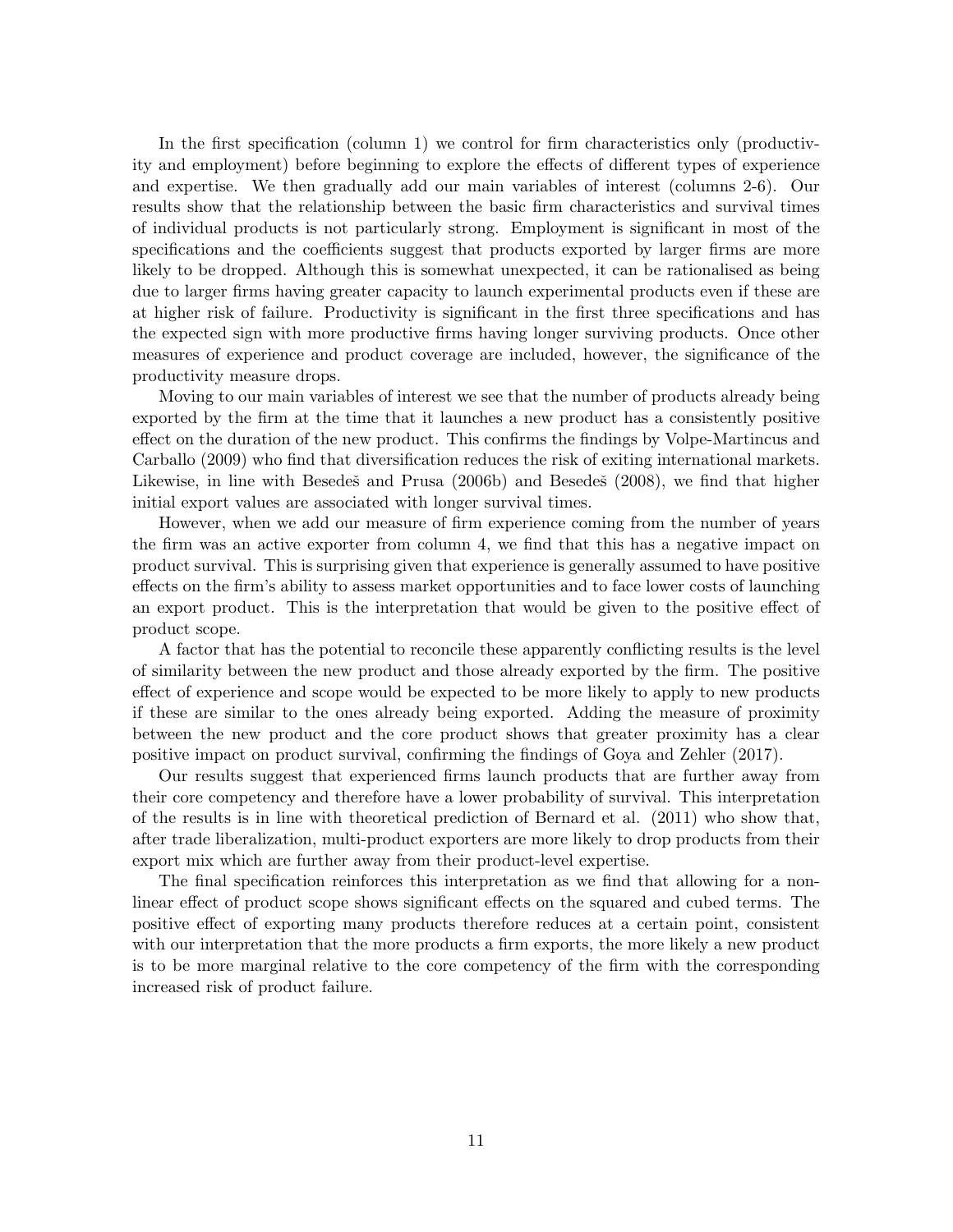|                                |            | таріс 2. дажнік гемпа |            |            |            |                      |
|--------------------------------|------------|-----------------------|------------|------------|------------|----------------------|
|                                | (1)        | (2)                   | (3)        | (4)        | (5)        | (6)                  |
|                                |            |                       |            |            |            |                      |
| Employment                     | 0.996      | $1.021***$            | $1.034***$ | $1.025*$   | $1.023*$   | $1.025*$             |
|                                | (0.004)    | (0.005)               | (0.005)    | (0.014)    | (0.013)    | (0.013)              |
| Productivity                   | $0.970***$ | $0.974***$            | $0.979***$ | 1.014      | 1.011      | 1.010                |
|                                | (0.006)    | (0.006)               | (0.006)    | (0.015)    | (0.015)    | (0.015)              |
| Initial no of products         |            | $0.943***$            | $0.908***$ | $0.850***$ | $0.831***$ | $0.673***$           |
|                                |            | (0.006)               | (0.006)    | (0.017)    | (0.017)    | (0.060)              |
| Initial exports by product     |            |                       | $0.920***$ | $0.922***$ | $0.927***$ | $0.927***$           |
|                                |            |                       | (0.002)    | (0.003)    | (0.003)    | (0.003)              |
| Initial experience             |            |                       |            | $1.241***$ | $1.226***$ | $1.222***$           |
|                                |            |                       |            | (0.028)    | (0.028)    | (0.029)              |
| Proximity                      |            |                       |            |            | $0.845***$ | $0.843***$           |
|                                |            |                       |            |            | (0.011)    | (0.011)<br>$1.102**$ |
| Initial no of products squared |            |                       |            |            |            | (0.049)              |
| Initial no of products cubed   |            |                       |            |            |            | $0.988**$            |
|                                |            |                       |            |            |            | (0.006)              |
| Observations                   | 60,259     | 60,259                | 60,259     | 60,259     | 60,259     | 60,259               |
| No. of spells                  | 38,346     | 38,346                | 38,346     | 38,346     | 38,346     | 38,346               |
| Year FE                        | <b>YES</b> | <b>YES</b>            | <b>YES</b> | <b>YES</b> | <b>YES</b> | <b>YES</b>           |
| HS2 FE                         | <b>YES</b> | <b>YES</b>            | <b>YES</b> | <b>YES</b> | <b>YES</b> | <b>YES</b>           |
| Log likelihood                 | $-37629$   | $-37921$              | $-37045$   | $-36251$   | $-36072$   | $-36059$             |
|                                |            |                       |            |            |            |                      |

Table 2: Baseline results

Robust standard errors in parentheses. \*\*\* p<0.01, \*\* p<0.05, \* p<0.1. The table shows exponentiated coefficients. Dependent variable is a dummy equal to one when a spell ends. All variables are in logs.

## 4 Alternative view: firm cohort analysis

In this section we look at the impact of experience on export survival from a firm cohort perspective. To do this we focus solely on firms about which we know that they have built at least 10 years of experience during the analysed period and look at the survival probability of the products they launch during the period 1997-2015 (we exclude 1996 as well as firms with 20 years of experience (and starting in 1996) to control for left censoring). This allows us to evaluate the impact of export experience on export survival while firms were building it up.

We start by looking at average and median survival for the experience group categories. Here we are looking at the firms in the early (1-5 years), middle (6-10 years) and later (over 10) years of their export career so, unlike in the previous section, we can follow the same firms and look at how the survival time of their products evolved. Table 3 confirms our findings from Section 3. The products launched early in the firm's export life are longer lasting than those launched once the firm has been exporting for a number of years. The variation in average spell length by product scope is limited but the pattern of higher initial values being associated with longer spells is also found when we use this alternative set of the data.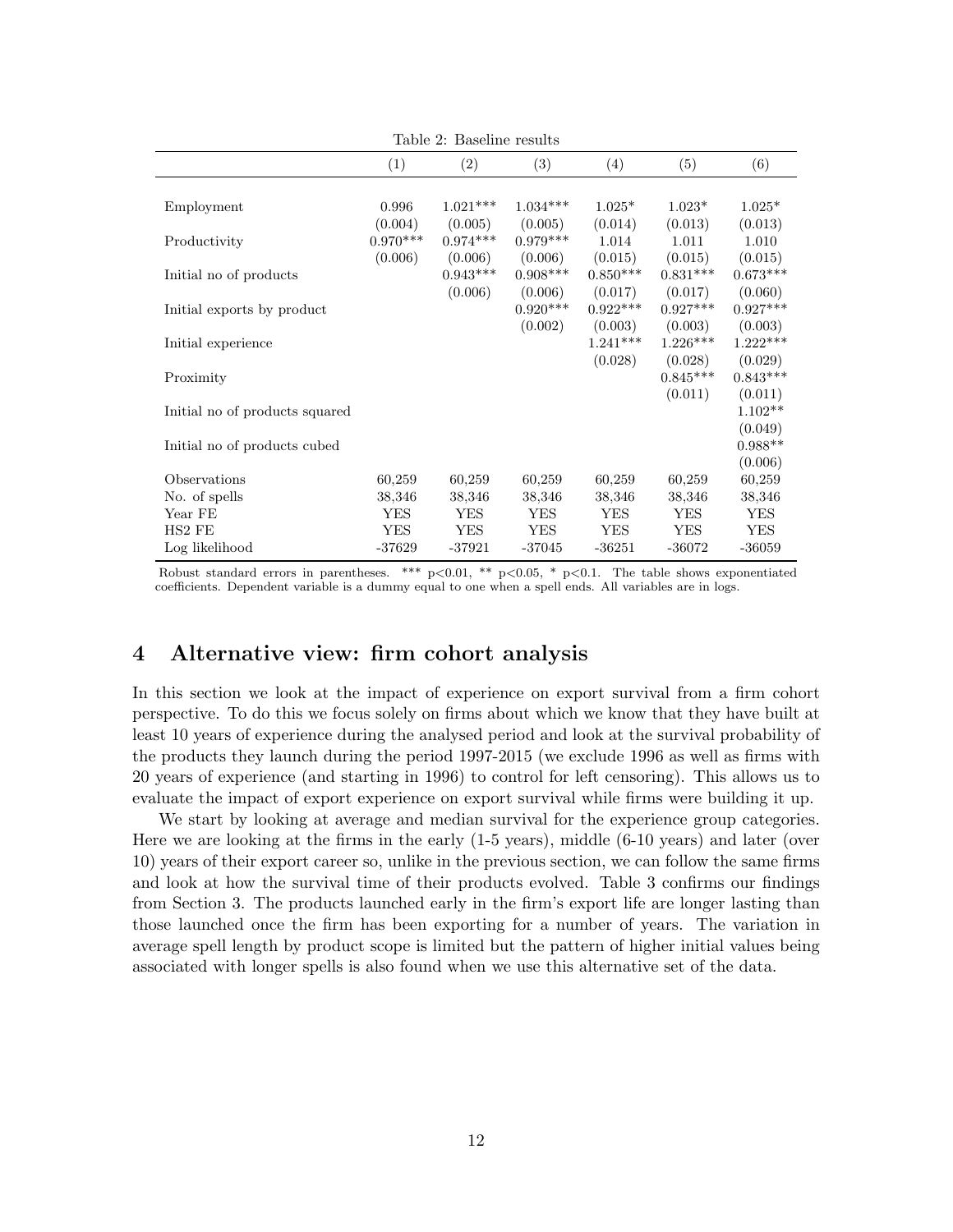| Experience group        | Average                   | Median | Number of spells |
|-------------------------|---------------------------|--------|------------------|
|                         | Firm categories           |        |                  |
| $1-5$ years             | 5.55                      | 2      | 6,451            |
| $6-10$ years            | 2.94                      | 1      | 5,675            |
| $> 10$ years            | 1.67                      | 1      | 6,601            |
|                         |                           |        |                  |
| 1-3 products            | 3.54                      | 1      | 1,623            |
| 4-12 products           | 3.93                      | 1      | 4,781            |
| $>12$ products          | 3.16                      |        | 12,323           |
|                         | <i>Product categories</i> |        |                  |
| $\epsilon \in 5,140$    | 2.76                      | 1      | 10,854           |
| $\in 5,140 - \in 32,24$ | 3.46                      | 1      | 4,260            |
| > €32,245               | 5.22                      | 3      | 3,613            |
| All                     | 3.39                      | 1      | 18,727           |

Table 3: Average and median survival, cohort analysis

Source: Own calculations based on the CSO data (2017)



Figure 5: Survivor function estimators by cohort

Source: Own calculations based on the CSO data (2017)

We then plot the survivor functions estimators by cohort (Figure 5). Our results confirm our findings from Section 3, export survival of products launched at the beginning of firm's export activity is longer than export survival of products launched later on. Almost 60% of products launched within the first five years survive the first year whereas only 38% of products launched after 10 years of activity survive the first year.

To examine how survival changes for products of the same firms, we estimate two probit models in which we evaluate the probability of surviving the first year and the probability of surviving beyond two years as well as a complementary log-log model for this specific cohort of firms. We show the results of our analysis in Table 4. More precisely, column 1 displays the results of the probit regression where the dependent variable equals one for a spell ending after one year. Column 2 displays results for spells ending after two years. Column 3 displays results from the complementary log-log model. The dependent variable is a dummy equal one when a spell ends. The sample contains all product spells for firms that started to export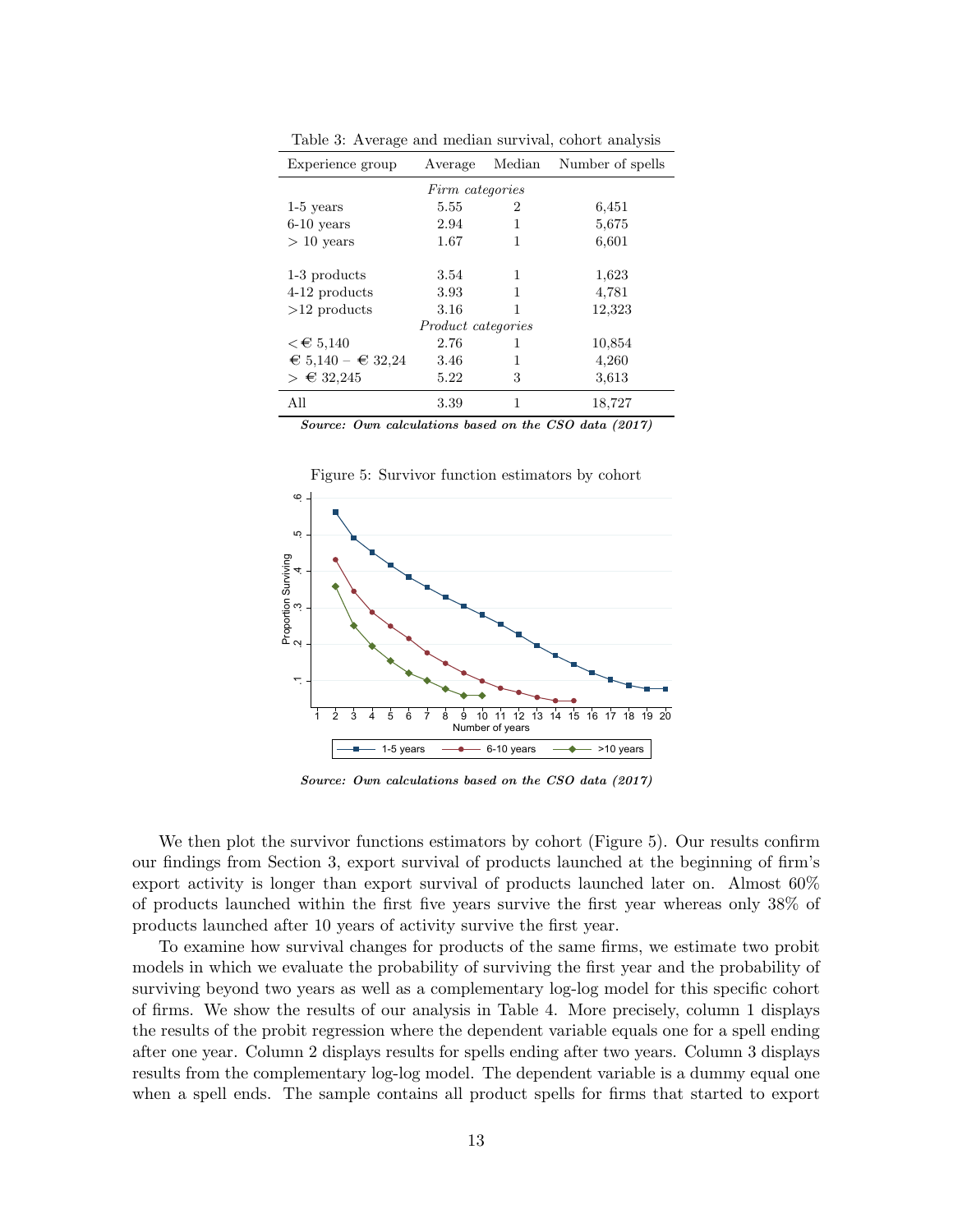between 1997 and 2004 and built up at least 10 years of experience.

Our results confirm the findings from the previous section. Spells starting at the beginning of export experience survive longer than spells staring later on. In addition, exporting more products has a positive impact on export survival but this effect is non-linear. Proximity to the core product has again a positive impact on export survival.

| Table 4: Firm cohort analysis  |             |             |            |  |
|--------------------------------|-------------|-------------|------------|--|
|                                | (1)         | (2)         | (3)        |  |
|                                | One year    | Two years   | Cloglog    |  |
|                                |             |             |            |  |
| Employment                     | $-0.004$    | $-0.011*$   | 1.019      |  |
|                                | (0.004)     | (0.007)     | (0.025)    |  |
| Productivity                   | $0.008*$    | 0.008       | $1.043**$  |  |
|                                | (0.004)     | (0.007)     | (0.019)    |  |
| Initial number of products     | $-0.178***$ | $-0.225***$ | $0.567***$ |  |
|                                | (0.030)     | (0.054)     | (0.082)    |  |
| Initial exports by product     | $-0.021***$ | $-0.024***$ | $0.909***$ |  |
|                                | (0.001)     | (0.002)     | (0.005)    |  |
| Initial experience             | $0.274***$  | $0.375***$  | $1.930***$ |  |
|                                | (0.006)     | (0.009)     | (0.066)    |  |
| Proximity                      | $-0.042***$ | $-0.058***$ | $0.812***$ |  |
|                                | (0.004)     | (0.005)     | (0.016)    |  |
| Initial no of products squared | $0.052***$  | $0.059**$   | $1.186**$  |  |
|                                | (0.015)     | (0.029)     | (0.090)    |  |
| Initial no of products cubed   | $-0.006***$ | $-0.006$    | $0.981*$   |  |
|                                | (0.002)     | (0.004)     | (0.011)    |  |
|                                |             |             |            |  |
| Observations                   | 68,563      | 68,547      | 42,380     |  |
| No. of spells                  | 17,529      | 17,517      | 18,727     |  |
| Year FE                        | <b>YES</b>  | <b>YES</b>  | <b>YES</b> |  |
| HS <sub>2</sub> FE             | <b>YES</b>  | <b>YES</b>  | <b>YES</b> |  |
| Spell length dummies           |             |             | <b>YES</b> |  |
| log likelihood                 | $-28925$    | $-31307$    | $-23612$   |  |

Robust standard errors in parentheses. \*\*\*  $p<0.01$ , \*\*  $p<0.05$ , \*  $p<0.1$ . Dependent variables are dummies equal to one: column 1: spell ending after one year; column 2: spell ending after two years; column 3: dummy equal to one when a spell ends. All variables are in logs. Columns 1 and 2 show marginal effects. Column 3 shows exponentiated coefficients.

## 5 Robustness checks

In this section we present several robustness checks to examine if the effects identified previously hold for different sub-sets of the data and if they are affected by our measurement of the spell length.

In Table 5, we first look at a breakdown of the data by firm nationality of ownership, with column 1 containing the results for Irish firms and column 2 the results for non-Irish firms. This division is motivated by the structure of the Irish exporting sector, which is characterized by a large number of foreign-owned exporters. As our construction of the measure of experience for multinationals only applies to the length of time they have been exporting from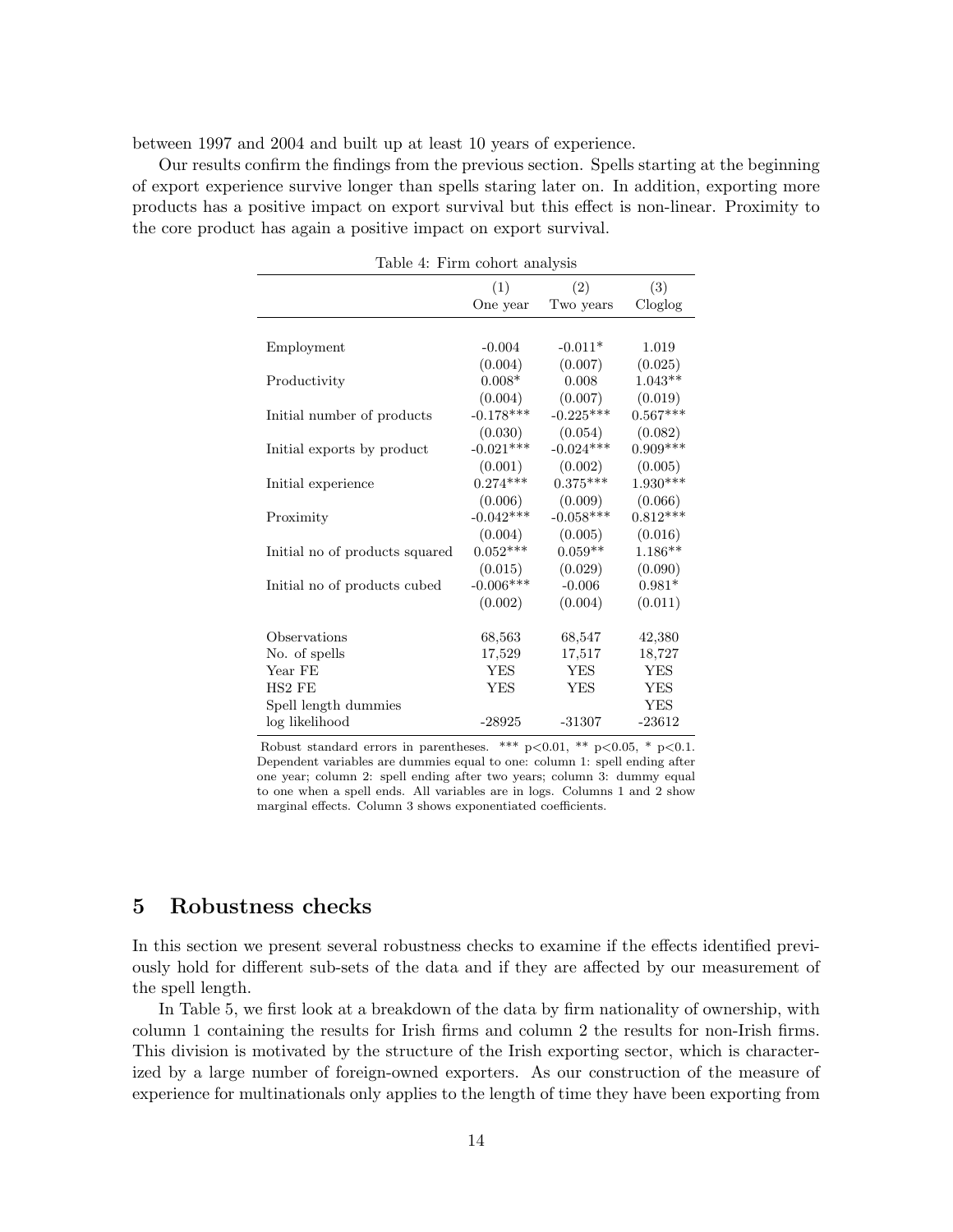their Irish base, it may be understated relative to the firm's overall international experience. However, this issue does not appear to impact the main pattern of our results, with the two columns showing that the hazard of a product being dropped increases with firm experience for both types of firms. The main difference in the results by firm ownership is that the initial number of products is insignificant for non-Irish firms. It is not entirely clear why this might be the case, although one potential explanation is that decisions on new product production are being taken at a headquarter level rather than by firm's Irish base.

Specifications 3 and 4 divide firms into intra-EU (column 3) and extra-EU (column 4) exporters to account for the difference in reporting thresholds for both kinds of exports. The broad pattern of results remains robust although experience has a larger coefficient for firms exporting to the EU. The main difference of note between these specifications is that the initial number of products has the opposite sign for intra-EU exporters, switching to reducing the duration of export spells if the firm exports many products. Although this is consistent with our finding that years of experience may result in newly launched products being more marginal to the firm and therefore at greater risk of exit, it is not clear why this effect would apply to product scope only for intra-EU exports and may be related in part to the difference in data collection thresholds.

Specifications 5-8 use multiple spells rather than single spells. Column 5 uses all spells including when there are breaks and column 6 further adds a dummy for when the same product returns. In addition, specifications 7 and 8 control for the fact that some breaks between spells can be mis-measured (for example driven by the fact that firm may have fallen under the threshold of reporting).<sup>11</sup> Thus, in order to examine truly multiple spells we take into account only spells with a break of at least 2 years (column 7) and at least 3 years (column 8). The results across all specifications are extremely similar, indicating that the definition of the spell length is not a driving factor behind our results.

Proximity and initial export sales have almost identical effects in all specifications.

 $^{11}$  See e.g., Besedeš and Prusa 2006b for more details.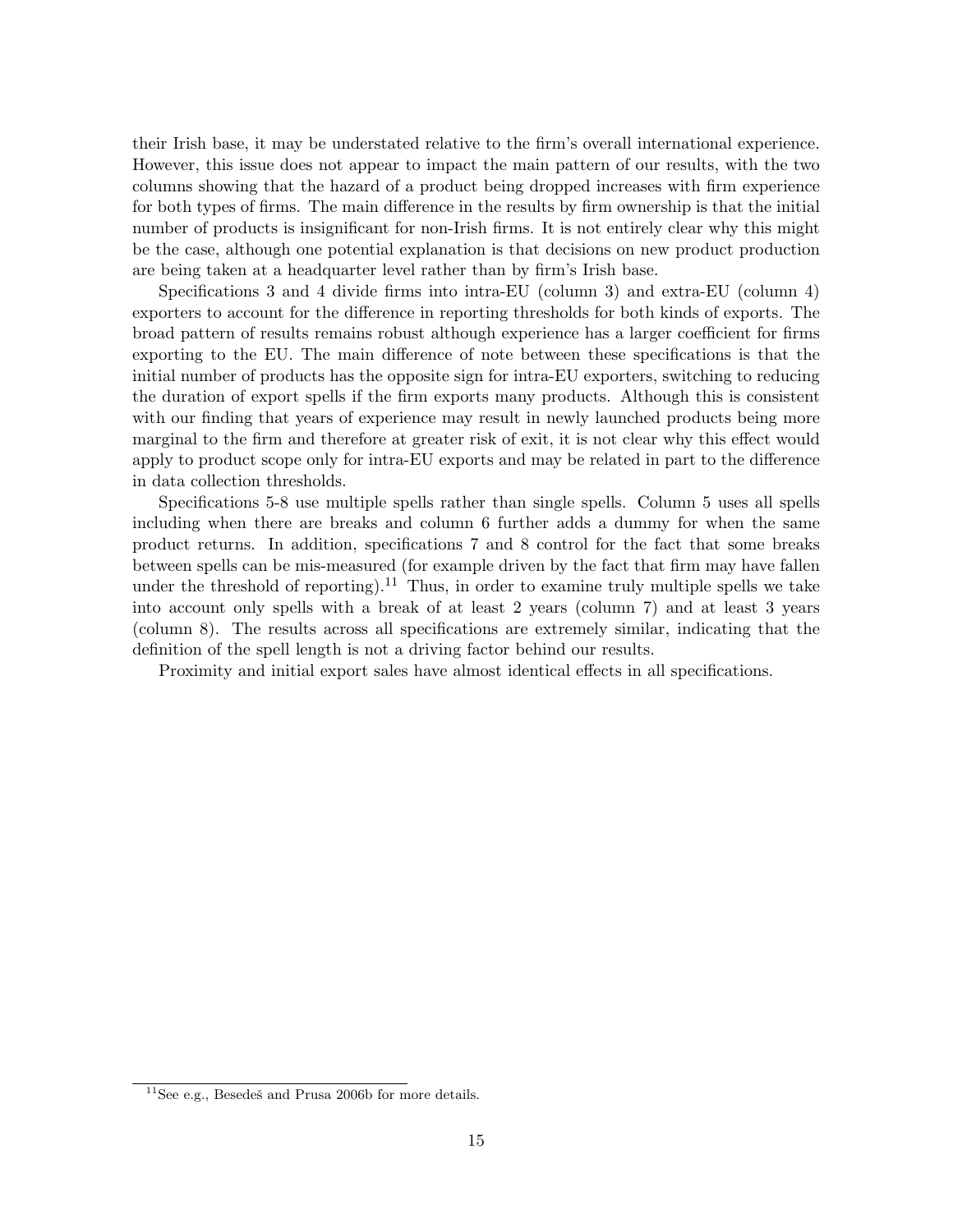|                                | (1)             | (2)           | (3)          | (4)          | (5)             | (6)             | (7)             | (8)            |
|--------------------------------|-----------------|---------------|--------------|--------------|-----------------|-----------------|-----------------|----------------|
|                                | (Irish)         | $(non-Irish)$ | $(intra-EU)$ | $(extra-EU)$ | (Multi. spell)  | (Multi. spell)  | (Multi. spell)  | (Multi. spell) |
| Employment                     | 1.017           | 1.007         | 1.021        | $1.063***$   | $1.035^{***}\,$ | $1.036^{***}\;$ | $1.042***$      | $1.042***$     |
|                                | (0.018)         | (0.021)       | (0.016)      | (0.020)      | (0.011)         | (0.011)         | (0.011)         | (0.011)        |
| Productivity                   | 0.993           | 1.007         | 1.020        | 1.006        | 0.999           | 1.002           | 1.003           | 1.003          |
|                                | (0.022)         | (0.019)       | (0.018)      | (0.024)      | (0.011)         | (0.012)         | (0.012)         | (0.011)        |
| Initial number of products     | $0.595^{***}\,$ | 1.108         | $1.453*$     | $0.609***$   | $0.694***$      | $0.760***$      | $0.759***$      | $0.761***$     |
|                                | (0.056)         | (0.309)       | (0.307)      | (0.069)      | (0.024)         | (0.028)         | (0.030)         | (0.037)        |
| Initial exports by product     | $0.912***$      | $0.939***$    | $0.927***$   | $0.943***$   | $0.917***$      | $0.918***$      | $0.916***$      | $0.915***$     |
|                                | (0.004)         | (0.004)       | (0.004)      | (0.005)      | (0.003)         | (0.003)         | (0.003)         | (0.003)        |
| Initial experience             | $1.148***$      | $1.319***$    | $1.275***$   | $1.097***$   | $1.180***$      | $1.191***$      | $1.175***$      | $1.168***$     |
|                                | (0.024)         | (0.059)       | (0.035)      | (0.033)      | (0.021)         | (0.022)         | (0.018)         | (0.018)        |
| Proximity                      | $0.835***$      | $0.864***$    | $0.828***$   | $0.873***$   | $0.869***$      | $0.873***$      | $0.885***$      | $0.884***$     |
|                                | (0.014)         | (0.016)       | (0.013)      | (0.018)      | (0.010)         | (0.010)         | (0.011)         | (0.011)        |
| Initial no of products squared | $1.181***$      | 0.946         | $0.861*$     | $1.141*$     | $1.102***$      | $1.065^{***}\,$ | $1.064***$      | $1.064**$      |
|                                | (0.064)         | (0.104)       | (0.076)      | (0.078)      | (0.021)         | (0.023)         | (0.022)         | (0.026)        |
| Initial no of products cubed   | $0.977^{***}\;$ | 1.002         | 1.013        | 0.985        | $0.988***$      | $0.991**$       | $0.991^{***}\,$ | $0.991**$      |
|                                | (0.009)         | (0.013)       | (0.011)      | (0.011)      | (0.003)         | (0.003)         | (0.003)         | (0.004)        |
| Returning spell dummy          |                 |               |              |              |                 | $0.731***$      | $0.691***$      | $0.770***$     |
|                                |                 |               |              |              |                 | (0.019)         | (0.019)         | (0.030)        |
| Observations                   | 29,037          | 31,198        | 47,006       | 13,240       | 60,259          | 60,259          | 39,921          | 37,520         |
| No. of spells                  | 18,721          | 19,463        | 29,053       | 9,309        | 44,008          | 44,008          | 33,057          | 31,220         |
| Year FE                        | <b>YES</b>      | <b>YES</b>    | <b>YES</b>   | <b>YES</b>   | <b>YES</b>      | <b>YES</b>      | <b>YES</b>      | <b>YES</b>     |
| HS2 FE                         | ${\rm YES}$     | ${\rm YES}$   | ${\rm YES}$  | <b>YES</b>   | ${\rm YES}$     | <b>YES</b>      | <b>YES</b>      | <b>YES</b>     |
| log likelihood                 | $-17134$        | $-18727$      | $-27880$     | -7932        | $-33764$        | $-33633$        | $-21729$        | $-20116$       |

Table 5: Robustness checks

Robust standard errors in parentheses. \*\*\*  $p<0.01$ , \*\*  $p<0.05$ , \*  $p<0.1$ . The table shows exponentiated coefficients. Dependent variable is a dummy equal to one when <sup>a</sup> spell ends. Column 1: Irish firms; column 2: non-Irish firms; column 3: exporters to the EU, column 4: exporters outside the EU; column 5-6: multiple spells;columns 7-8: multiple spells (break-adjusted). All variables are in logs.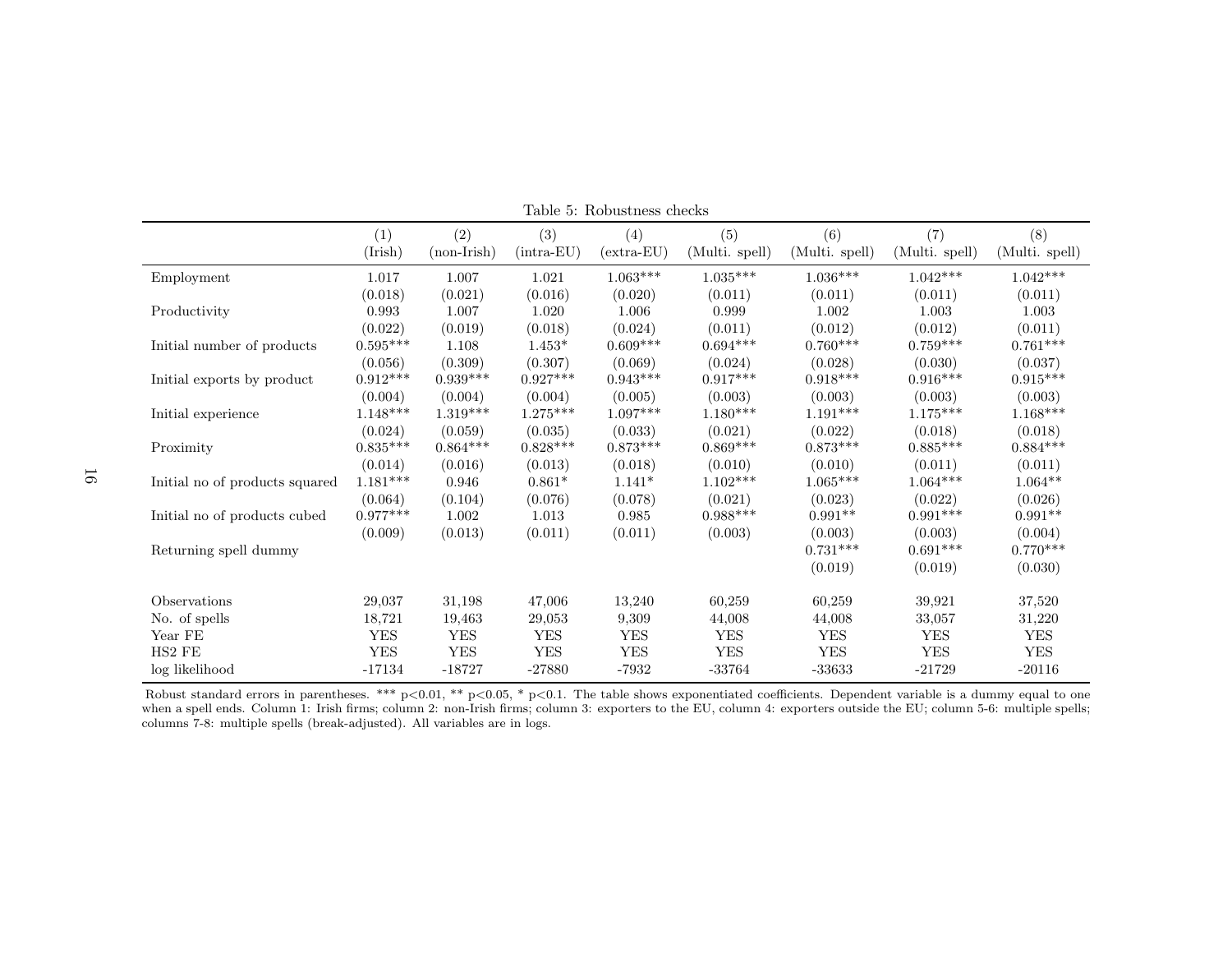## 6 Conclusions

In this paper we present new empirical evidence on the relationship between exporting experience and the duration of export relationships at the firm-product level. More precisely, we distinguish between the effect of firm expertise coming from product coverage and the effects coming from the length of time a firm has been engaged in exports.

Our starting hypothesis that more experienced exporters (in years of exporting) would have longer lived products due to lower search costs is strongly rejected. On the contrary, more experienced firms show higher probabilities of failure associated with launching new products. On the other hand, firms with broader export scope are more likely to have better survival times for their new products. The effects of this measure are, however, non-linear. This suggests that the benefits of scope reach a maximum at some point after which the distance of the new products to the core competency begins to outweigh the benefits of the expertise.

Our results are consistent with the predictions of models in which more experienced exporters diversify and expand their export portfolios. Their additional products are, however, more likely to be smaller, less closely aligned to the firm's core competencies with lower survival rates. This adds a new dimension to our picture of how multi-product firms export and suggests that there is much more to be understood about the linkages between product entry, survival and costs of exporting.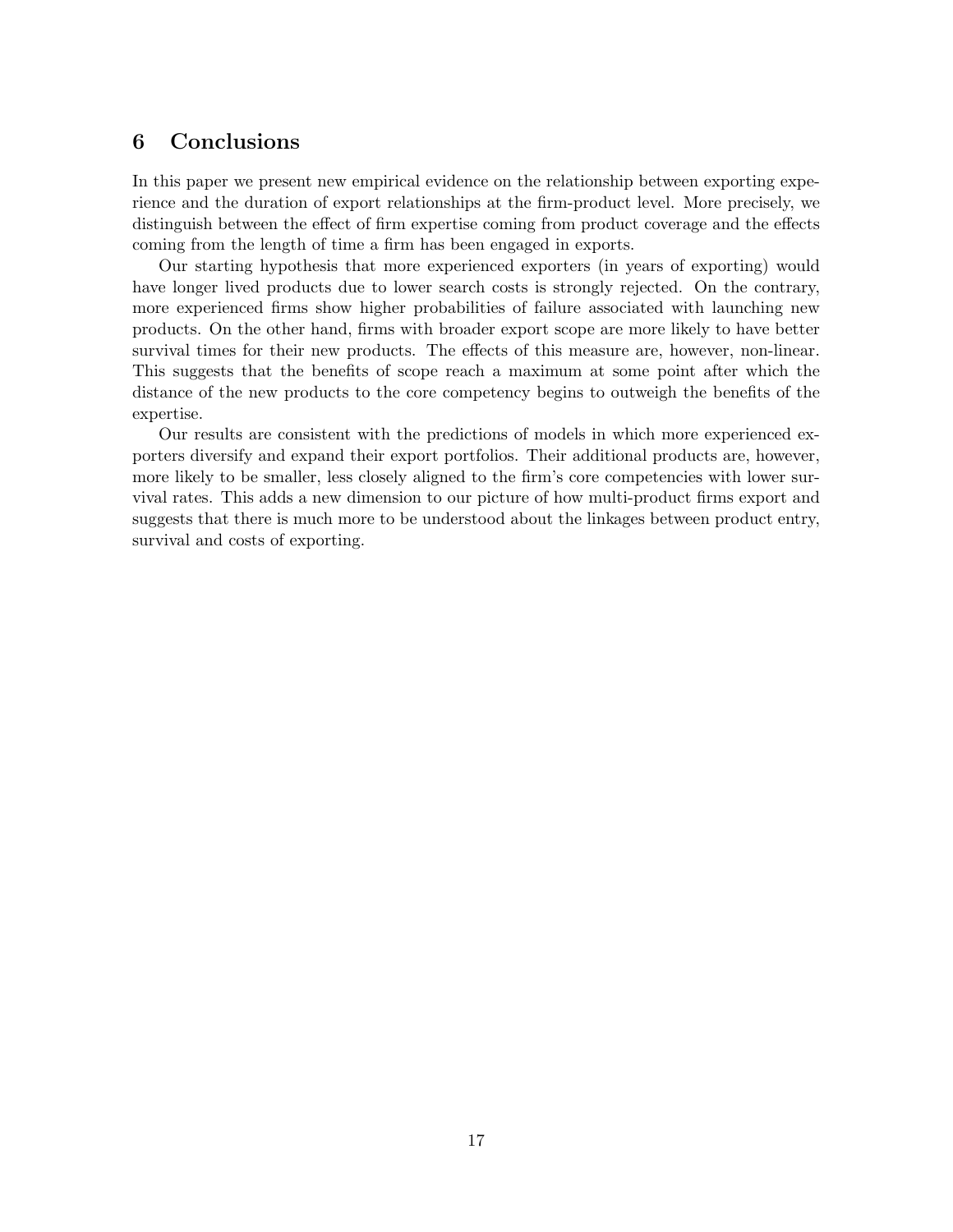# A Appendix

|                             | Mean    | Standard dev. | Min     | Max         | Total       |
|-----------------------------|---------|---------------|---------|-------------|-------------|
| Number of firms             | 990.6   | 63.9          | 891.0   | 1,115       |             |
| Number of products exported | 12.3    | 17.4          | 1.0     | 196.3       |             |
| Number of destinations      | 11.3    | 15.3          | $1.0\,$ | 128.9       |             |
| Productivity                | 360     | 938           | 6       | 15,510      |             |
| Employment                  | 123     | 357           |         | 7,543       | 120,789     |
| Exports                     | 860,602 | 4,946,057     |         | 105,348,997 | 864,808,812 |

Table A.1: Summary statistics 1996-2005

Source: Own calculations based on the CSO data (2017)

|              | Average   | Min | Max           | Ratio $>10$ years to: | Ratio 6-10 years to: |
|--------------|-----------|-----|---------------|-----------------------|----------------------|
| $1-5$ years  | 1,128,813 |     | 2,010,098,176 | 0.11                  | 0.18                 |
| $6-10$ years | 201,510   |     | 647,962,688   | 0.62                  |                      |
| $>10$ years  | 124.756   |     | 804,774,848   |                       | $1.62\,$             |

Table A.2: Initial export value by firm experience

Source: Own calculations based on the CSO data (2017)



Figure A.1: Distribution of products per firm

Source: Own calculations based on the CSO data (2017)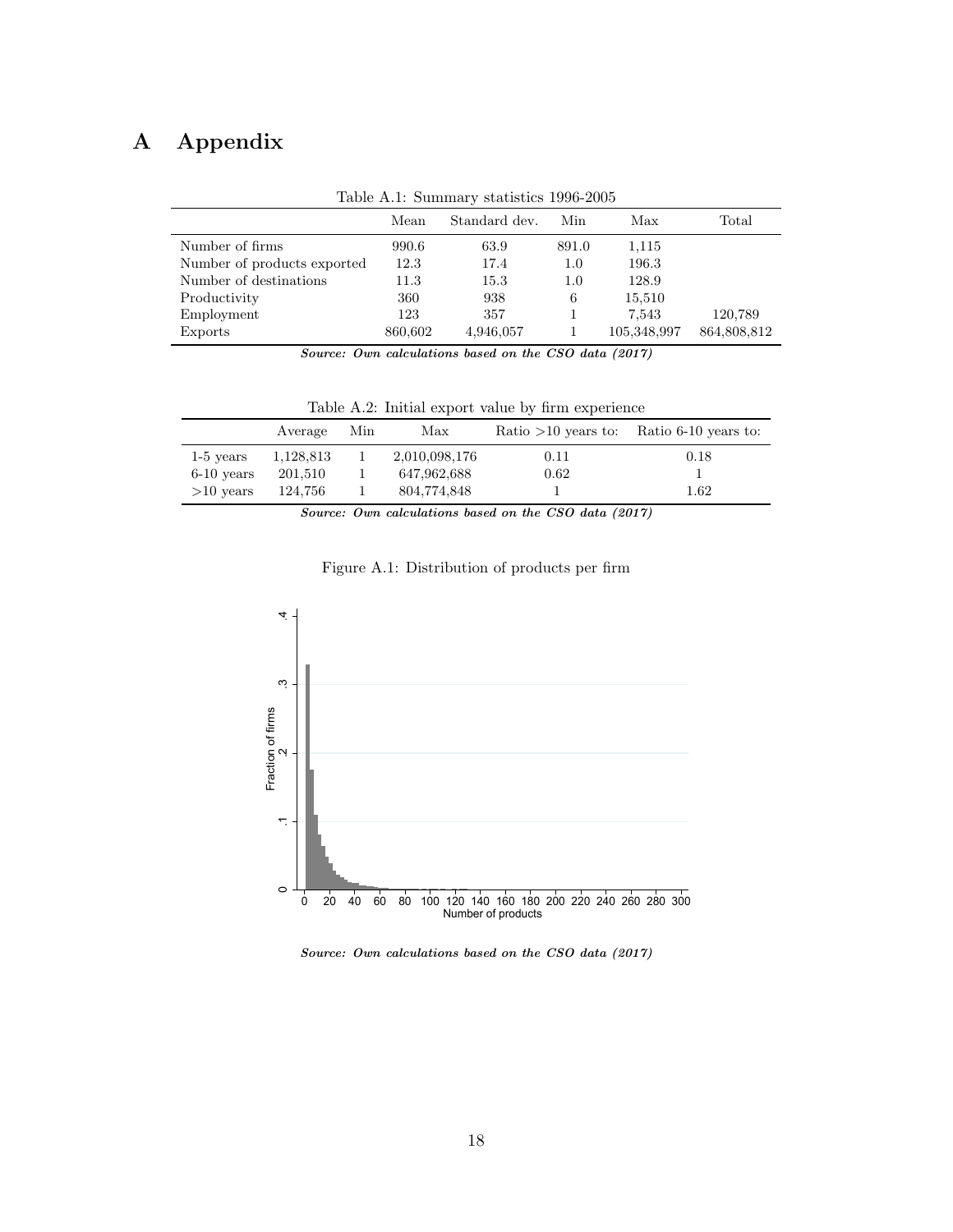### References

- [1] Aeberhardt, R., Buono, I., & Fadinger, H. (2014). Learning, incomplete contracts and export dynamics: Theory and evidence from French firms. European Economic Review, 68, 219-249.
- [2] Albornoz, F., Fanelli, S., & Hallack, J. (2016). Survival in Export Market. Journal of International Economics, 102, 262-281.
- [3] Araujo, L., Mion, G., & Ornelas, E. (2016). Institutions and export dynamics, Journal of International Economics, 98, 2-20.
- [4] Balassa, B. (1965). Trade liberalisation and revealed comparative advantage. The Manchester School, 33(2), 99-123.
- [5] Baldwin, R. (1988). Hysteresis in Import Prices: The Beachhead Effect. American Economic Review, 78 (4), 773-785.
- [6] Baldwin, R., & Krugman, P. (1989). Persistent Trade Effects of Large Exchange Rate Shocks. The Quarterly Journal of Economics, 104(4), 635-654.
- [7] Bernard, AB., Redding, SJ., & Schott, PK. (2011). Multiproduct firms and trade liberalization. The Quarterly Journal of Economics, 126(3), 1271-1318.
- [8] Besedeš, T. (2008). A Search Cost Perspective on Formation and Duration of Trade. Review of International Economics, 16(5), 835-849.
- [9] Besedeš, T., & Prusa, T.J. (2006a). Ins, outs, and the duration of trade. Canadian Journal of Economics, 39(1), 266-295.
- [10] Besedes, T., & Prusa, T.J. (2006b). Product differentiation and duration of US import trade. Journal of International Economics, 70(2), 339-358.
- [11] Dixit, A. (1989). Hysteresis, import penetration, and exchange rate pass-through. The Quarterly Journal of Economics, 205-228.
- [12] Eckel, C., & Neary, JP. (2010). Multi-product Firms and Flexible Manufacturing in the Global Economy. Review of Economic Studies, 77(1), 188-217.
- [13] Esteve-Pérez, S., Pallaro-Lopez, V., & Requena-Silvente, F. (2013). The duration of firm-destination export relationships: Evidence from Spain, 1997-2006. Economic *Inquiry* 51(1), 159-180.
- [14] Görg, H., Kneller, R., & Muraközy, B. (2012). What Makes a Successful Export? Canadian Journal of Economics, 45(4), 1332-1368.
- [15] Goya, D. & Zahler, A. (2017). 'Distance from the core' and new export survival: Evidence from Chilean exporters. Pontificia Universidad Catolica de Valparaiso Working Paper 2017-01.
- [16] Hess, W. & Persson, M. (2011). Exploring the duration of EU imports. Review of World Economics 147(4), 665-692.
- [17] Hidalgo, CA., Klinger, B., Barabási, AL., & Hausmann, R. (2007). The product space conditions the development of nations. Science, 317(5837), 482-487.
- [18] Hosmer, D., Lemeshow, S., & May, S. (2011). Applied Survival Analysis: Regression Modelling of Time to Event Data. Wiley-Interscience, Volume 618.
- [19] Kaplan, E., & Meier, P., (1958). Nonparametric Estimation from Incomplete Observations. Journal of the American Statistical Association, 53(282), 457-481.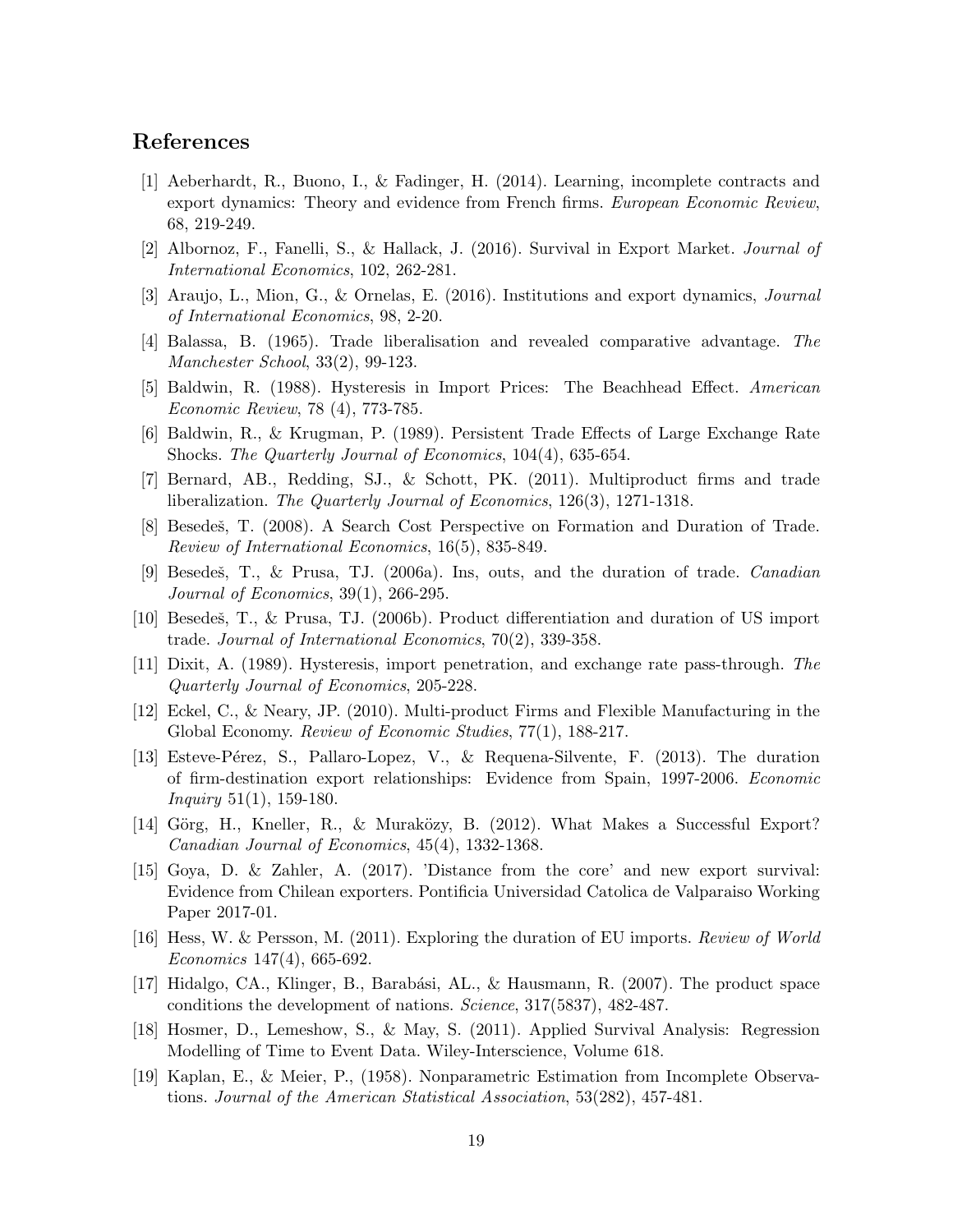- [20] Iacovone, L., & Javorcik, BS. (2010). Multi-Product Exporters: Product Churning, Uncertainty and Export Discoveries. The Economic Journal, 120(May), 481-499.
- [21] Lawless, M., Siedschag, I. and Studnicka, Z. (2017). Expanding and Diversifying the Manufactured Exports of Irish-owned Enterprises, ESRI Report.
- [22] Melitz, MJ. (2003). The Impact of Trade on Intra-Industry Reallocations and Aggregate Industry Productivity. Econometrica 71(6), 1695-1725.
- [23] Morales, E., Sheu, G., & Zahler, A. (2017). Extended gravity. NBER Working Paper, 21351.
- [24] Rauch, JE., & Watson, J. (2003). Starting small in an unfamiliar environment. International Journal of Industrial Organization, 21(7), 1021-1042.
- [25] Volpe–Martincus, C., & Carballo, J. (2009). Survival of new exporters in developing countries: Does it matter how they diversify? IDB Working Paper Series IDB-WP-140